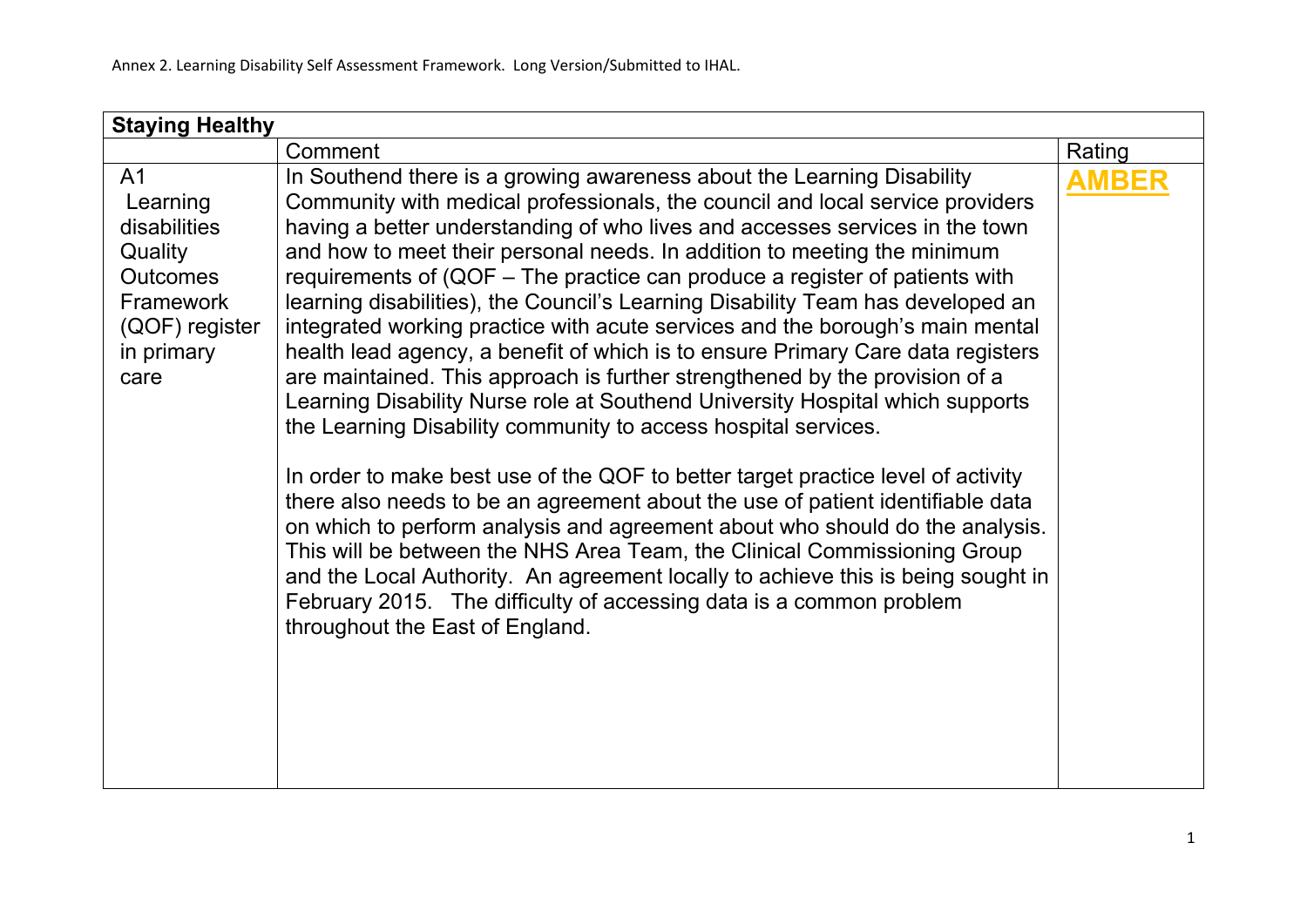| A2: Finding<br>and managing<br>long term<br>health<br>conditions:<br>obesity,<br>diabetes,<br>cardiovascular<br>disease,<br>epilepsy | Public Health Southend reported on the borough's Long Term Conditions in a<br>published report (December 2014). This highlighted that 31% of people in<br>Southend-on-Sea report having at least one long term condition (LTC) which is<br>in line with the England average. However, it did not offer a comparison for<br>people with Learning Disability.<br>While data comparison is currently unavailable (and which is described in the<br>previous section) there are numerous projects and schemes across the<br>borough which promote Healthy Lifestyles to reduce these health problems.<br>Teams of nurses are doing a lot of things to help people with learning<br>disabilities with long term conditions, get good quality care. For instance,<br>nurses have helped people with diabetes to get to sessions. They have also<br>run information sessions at a number of locations on Long Term Conditions.<br>Nurses have also made links to Specialist Nurses with regard to Long Term<br>Conditions, for instance in epilepsy. | <b>AMBER</b> |
|--------------------------------------------------------------------------------------------------------------------------------------|-----------------------------------------------------------------------------------------------------------------------------------------------------------------------------------------------------------------------------------------------------------------------------------------------------------------------------------------------------------------------------------------------------------------------------------------------------------------------------------------------------------------------------------------------------------------------------------------------------------------------------------------------------------------------------------------------------------------------------------------------------------------------------------------------------------------------------------------------------------------------------------------------------------------------------------------------------------------------------------------------------------------------------------------------|--------------|
|                                                                                                                                      | So whilst Long Term Conditions are managed, some improvements need to be<br>made in finding conditions and then better targeting improvements in Long<br>Term Condition Pathways. Local Partners are aware of the challenges and will<br>be addressing these. The Clinical Commissioning Group plans to make sure<br>that patient's Long Term Condition is recorded and that appropriate services<br>follow.                                                                                                                                                                                                                                                                                                                                                                                                                                                                                                                                                                                                                                  |              |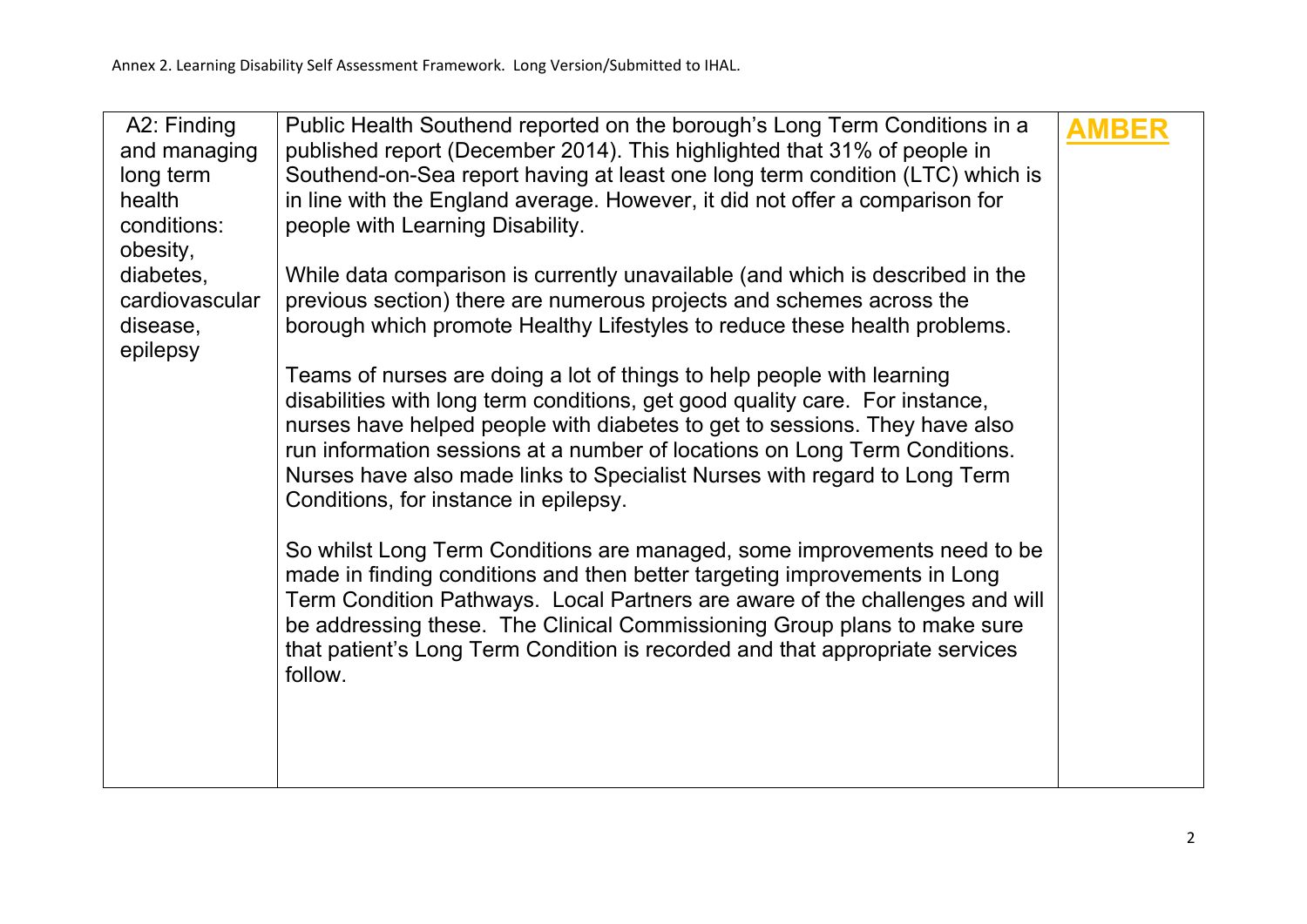| A3: Annual<br>health checks<br>and annual<br>health check | Local investigation within the Learning Disability Team has suggested that<br>uptake of Annual Health Checks is higher than the number reported. Also, a<br>few years ago we had been very high performers on this measure.                                                                                                                                                           | We will be<br>given a RAG<br>rating based<br>on nationally |
|-----------------------------------------------------------|---------------------------------------------------------------------------------------------------------------------------------------------------------------------------------------------------------------------------------------------------------------------------------------------------------------------------------------------------------------------------------------|------------------------------------------------------------|
| registers                                                 | However we do expect that the figure that will be reported to be significantly<br>below the target.                                                                                                                                                                                                                                                                                   | collected<br>data. Likely<br>RED.                          |
|                                                           | There are approximately 600 people diagnosed with learning disabilities in<br>Southend-on-Sea and in 2013/14, only 27% received health checks compared<br>with a target of 75%. This low level reflects the national and regional situation.                                                                                                                                          |                                                            |
|                                                           | As an authority we are working with CCG and health colleagues to raise<br>awareness of both annual health checks and reporting the process.<br>Healthwatch have also played a part in raising awareness of the issues locally<br>as has the Area Team.                                                                                                                                |                                                            |
|                                                           | Specialist SEPT nurses support health and care professionals to engage<br>people with learning disabilities through health checks and more generally.                                                                                                                                                                                                                                 |                                                            |
|                                                           | Learning Disability nurses are working with practices to increase the number of<br>reasonable adjustments made in practices and some practices are doing well.<br>Improvements here will help to make the GP practice a better place for people<br>with Learning Disabilities and their carers to come. There is a significant<br>challenge for improving the awareness of practices. |                                                            |
|                                                           | Improvements are also being made in developing the list to check against and<br>making sure that the coding of people in relation to Learning Disability is                                                                                                                                                                                                                           |                                                            |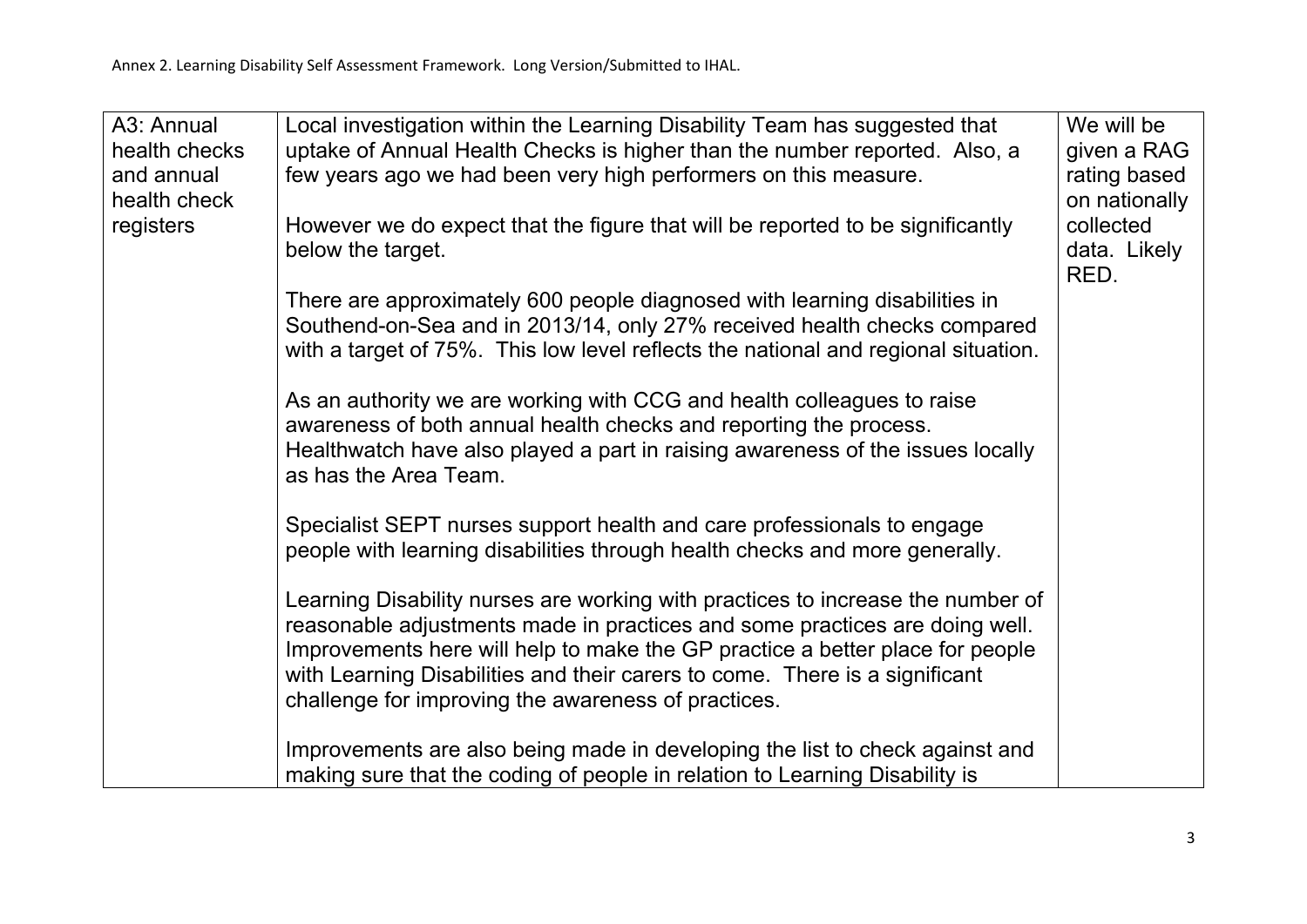|                                                                                                                                                                              | accurate. This will help to make statistics more accurate and help to focus<br>activity better.<br>As part of this, improvements will be made in knowing which children and<br>young people have learning disabilities so that they can have a health check<br>from the age of 14. Information and systems need to be improved to achieve<br>this.                                                                                                                                                                                                                                                                                                                                                                                                                                                                                                                                                                                                                        |            |
|------------------------------------------------------------------------------------------------------------------------------------------------------------------------------|---------------------------------------------------------------------------------------------------------------------------------------------------------------------------------------------------------------------------------------------------------------------------------------------------------------------------------------------------------------------------------------------------------------------------------------------------------------------------------------------------------------------------------------------------------------------------------------------------------------------------------------------------------------------------------------------------------------------------------------------------------------------------------------------------------------------------------------------------------------------------------------------------------------------------------------------------------------------------|------------|
|                                                                                                                                                                              | In addition, the requirement for Annual Health Checks features in several<br>provider contracts.                                                                                                                                                                                                                                                                                                                                                                                                                                                                                                                                                                                                                                                                                                                                                                                                                                                                          |            |
| A4: Specific<br>health<br>improvement<br>targets (Health<br><b>Action Plans)</b><br>are generated<br>at the time of<br>the Annual<br><b>Health Checks</b><br>in primary care | Local practices do undertake Health Action Plans and in many cases they will<br>be done at the same time as the Annual Health Checks.<br>Learning Disabilities nurse facilitators seek to make sure that this is done by<br>working with GP practices, Some GP practices are doing very well. The nurses<br>have recently made sure that the expectations around Health Action Plans are<br>consistent and that standard models are worked to. Against this background,<br>the NHS Area Team has said that it will release a standard Health Action Plan,<br>before April 2015, which will further help to ensure consistency in approach.<br>However, success in developing Health Action Plans is not universal and we<br>need to work better between agencies, including the area team to know<br>accurately what each practice is doing on doing Health Action Plans and then<br>making sure that these are done. This will increasingly require joined up<br>action. | <b>RED</b> |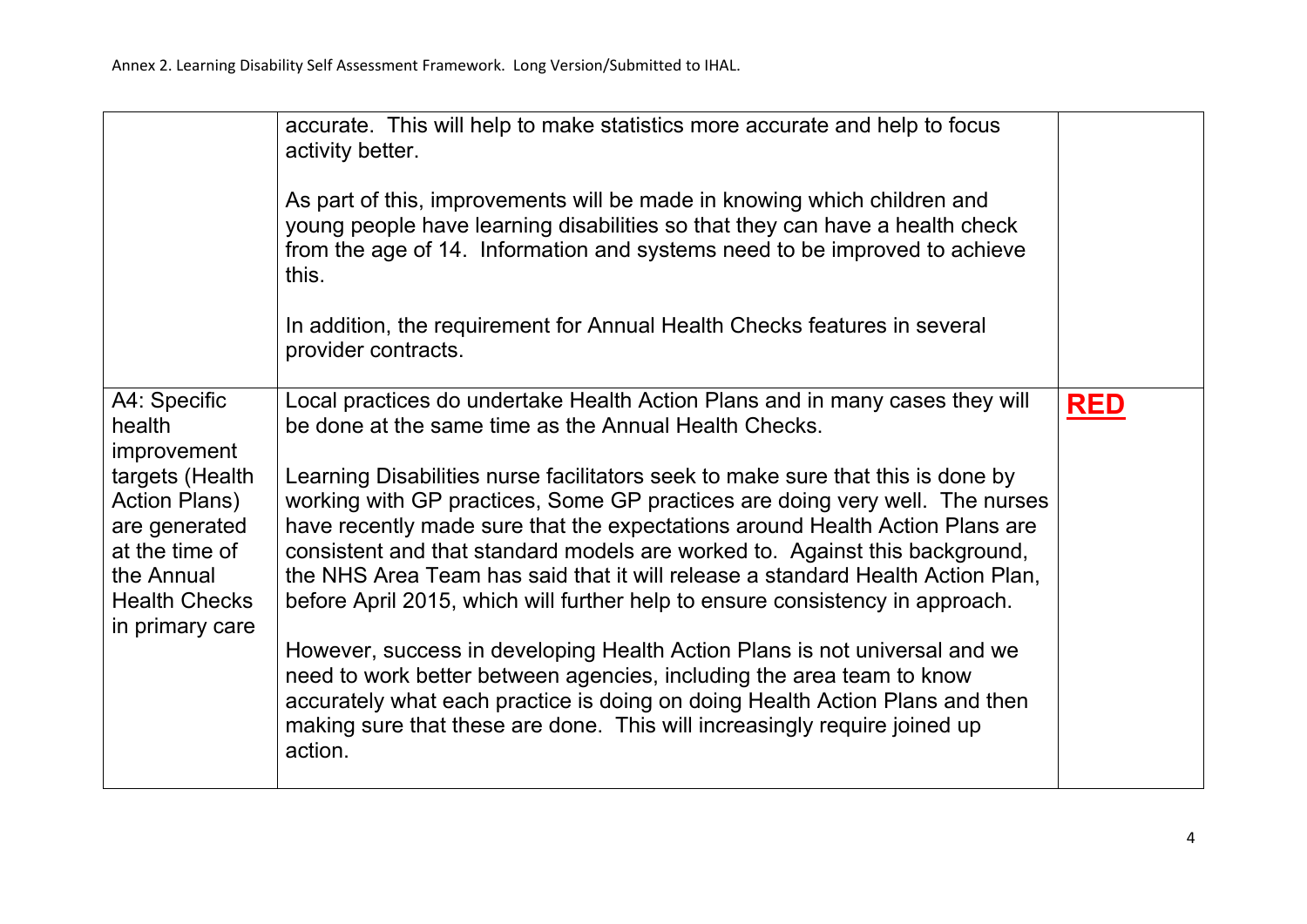|              | There are a range of effective interventions that follow the production of Health<br><b>Action Plans:</b>                                                                                                                                                                                                                                                                                                                                                                               |             |
|--------------|-----------------------------------------------------------------------------------------------------------------------------------------------------------------------------------------------------------------------------------------------------------------------------------------------------------------------------------------------------------------------------------------------------------------------------------------------------------------------------------------|-------------|
|              | Mental health needs are addressed through multidisciplinary approaches<br>$\bullet$<br>by the Learning disability team. There is intensive support from the<br>community team and there is the option of in-patient care when required.                                                                                                                                                                                                                                                 |             |
|              | People with behaviours that challenge are offered treatment from the<br>intensive support team, comprising psychological, behavioural and<br>sensory interventions.                                                                                                                                                                                                                                                                                                                     |             |
|              | • Swallowing difficulties (dysphagia) are effectively treated by community<br>Speech and Language therapists. This improves life expectancy.                                                                                                                                                                                                                                                                                                                                            |             |
|              | Severe postural deformities are treated by Occupational Therapists to<br>prevent deterioration which can lead to chest infections, pain, pressure<br>ulcers, poor digestion and ultimately reduced life expectancy.                                                                                                                                                                                                                                                                     |             |
|              | In January 2015 we consulted with 35 people with Learning Disability about<br>their experience of the attending GP surgeries. This was part of service user<br>views in relation to the LD SAF. This was a general question which asked:<br>'What is it like when you go to the doctors', and asking for good things and bad<br>things. The overall perception of experience was very positive. Of those that<br>answered the question: 19 said their experience was good; 3 said their |             |
|              | experience was 'OK' and 3 said that their experience was 'Not Good'.                                                                                                                                                                                                                                                                                                                                                                                                                    |             |
| A5: National | At present, we do not know enough about the numbers of people with a                                                                                                                                                                                                                                                                                                                                                                                                                    | We will be  |
| Cancer       | Learning Disability who are undergoing Cancer Screening, and this needs to be $\vert$                                                                                                                                                                                                                                                                                                                                                                                                   | given a RAG |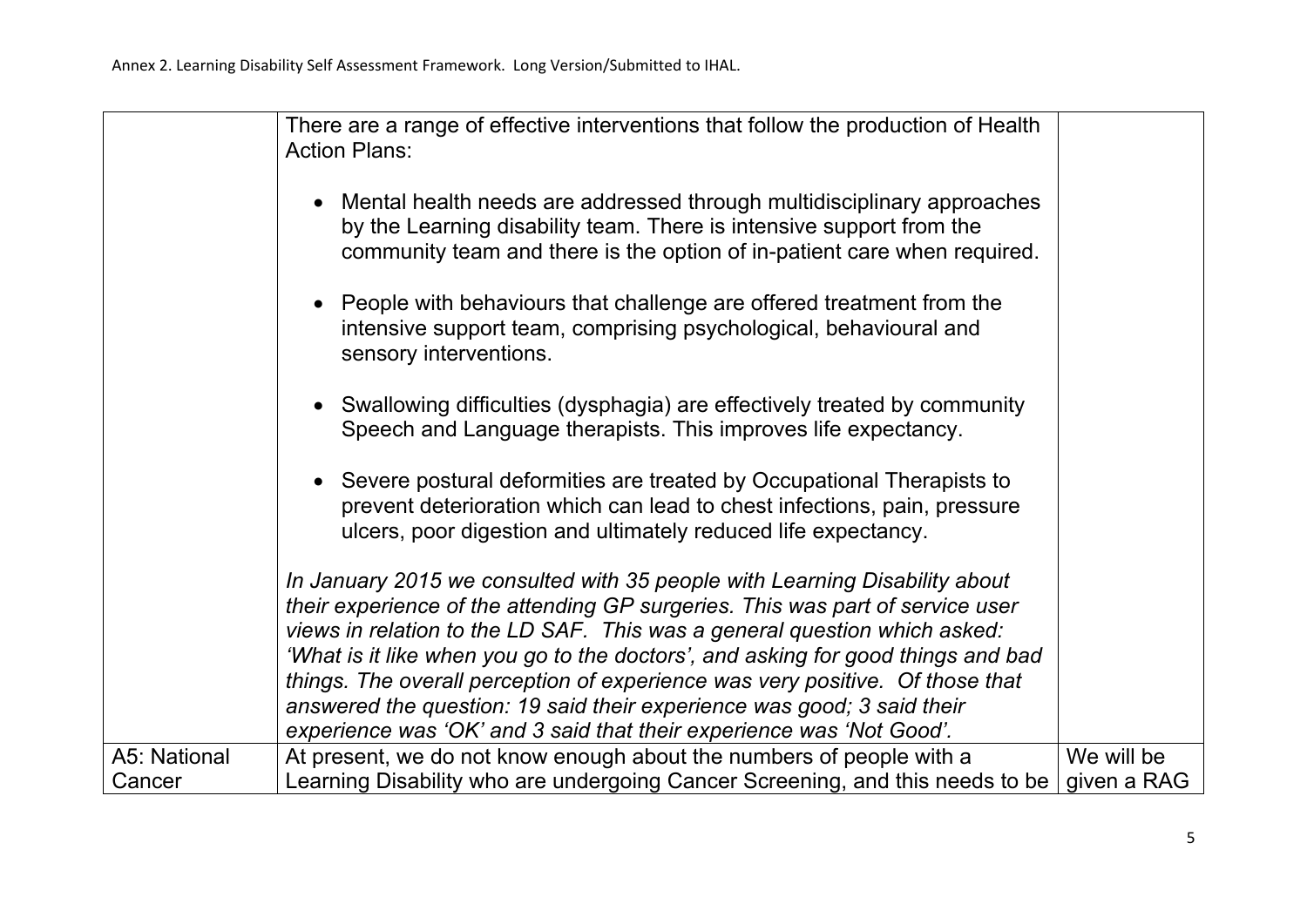| Screening<br>Programmes<br>(bowel,<br>breast and<br>cervical)                                                   | improved.<br>We think it unlikely that the numbers of people with a Learning Disability and<br>obtaining screening for Cancer will reflect the numbers being screened in the<br>rest of the population. This is likely to be a national issue, but more analysis<br>needs to be done locally, to make sure that where possible, parity is achieved.<br>This means introducing appropriate Reasonable Adjustments in services and<br>the communication about services and removing barriers.<br>There are links made by Learning Disabilities Nurses both in the local hospital<br>and in the local Community Learning Disability Team to Cancer Services, for<br>instance, linking to the Breast Unit to help to make sure that there are<br>reasonable adjustments. In addition nurses have also run sessions to improve<br>the awareness of people with Learning Disabilities about cancer conditions and<br>the importance of attendance.<br>Again, a main stumbling block to better targeting improvements is the ability to<br>exchange and use patient identifiable data. This will be addressed. | rating based<br>on nationally<br>collected<br>data. Likely<br>RED. |
|-----------------------------------------------------------------------------------------------------------------|---------------------------------------------------------------------------------------------------------------------------------------------------------------------------------------------------------------------------------------------------------------------------------------------------------------------------------------------------------------------------------------------------------------------------------------------------------------------------------------------------------------------------------------------------------------------------------------------------------------------------------------------------------------------------------------------------------------------------------------------------------------------------------------------------------------------------------------------------------------------------------------------------------------------------------------------------------------------------------------------------------------------------------------------------------------------------------------------------------|--------------------------------------------------------------------|
| A6: Primary<br>care<br>communication<br>of learning<br>disability status<br>to other<br>healthcare<br>providers | There is a Clinical Commissioning Group wide system in place that enables<br>Learning Disability status to be flagged between providers and primary care.<br>Many GPs, in the referrals they make, do identify whether someone has a<br>Learning Disability. This is a good position but we do want to achieve more<br>universal usage of the system.<br>Part of the difficulty in making this practice more consistent is around the                                                                                                                                                                                                                                                                                                                                                                                                                                                                                                                                                                                                                                                                   | <b>GREEN</b>                                                       |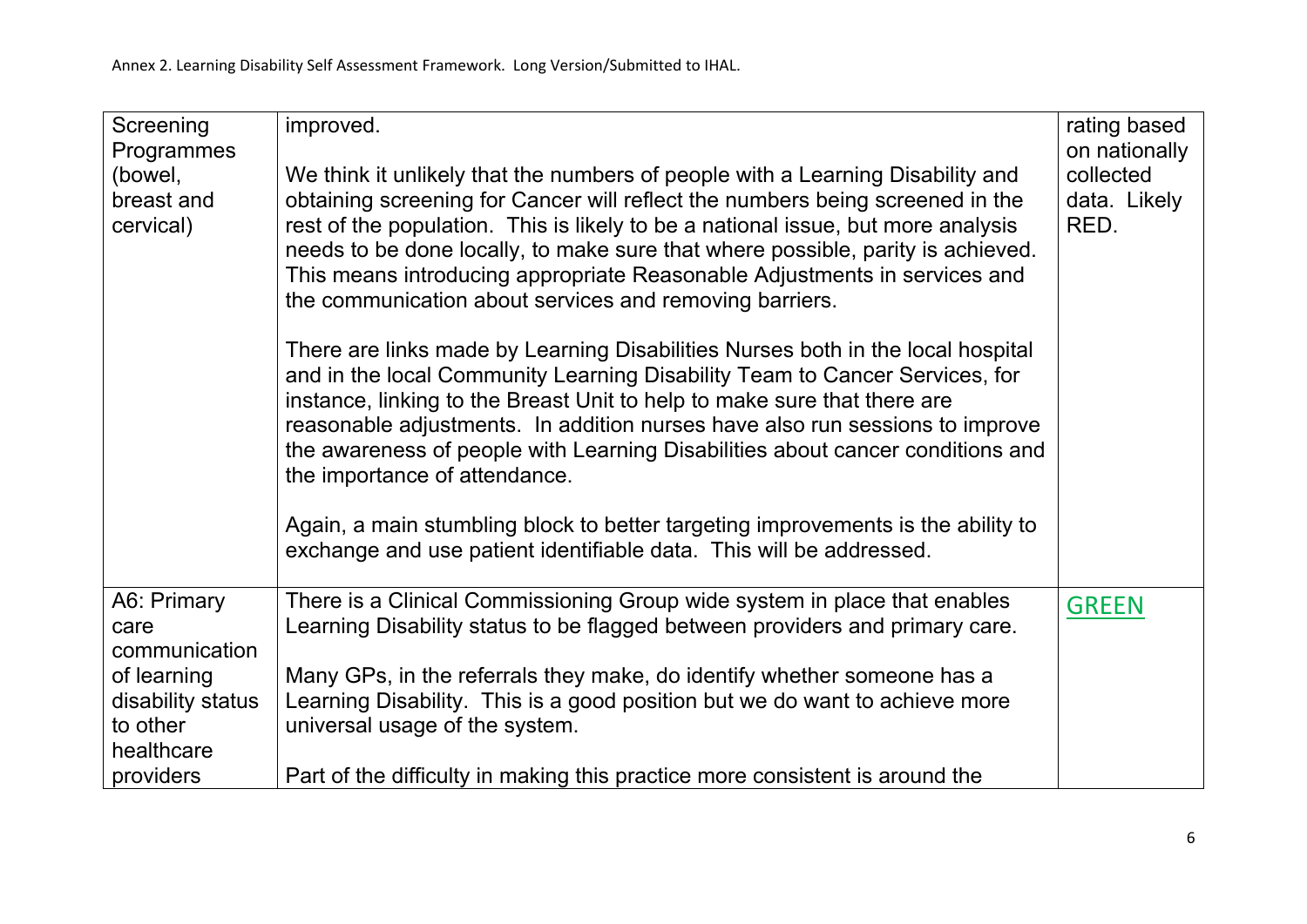| sharing of patient identifiable data and getting an agreement about this. There<br>will be questions about how ethical it is to pass on data when making a referral<br>in relation to consent and capacity which needs to be considered and<br>addressed. This is an issue which is noted by Southend-on-Sea Clinical<br><b>Commissioning Group.</b>                                                                                    |  |
|-----------------------------------------------------------------------------------------------------------------------------------------------------------------------------------------------------------------------------------------------------------------------------------------------------------------------------------------------------------------------------------------------------------------------------------------|--|
| The Clinical Commissioning Group will also encourage the adoption of a<br>flagging system across a wider set of providers so that information is<br>consistent.                                                                                                                                                                                                                                                                         |  |
| In the background to this there are a number of positive points to be made<br>about communication locally:                                                                                                                                                                                                                                                                                                                              |  |
| • There are teams across both health and social care whose responsibility<br>it is to ensure people with learning disability benefit from reasonable<br>adjustments and a high quality of care. A key example of this success is<br>the Learning Disability nurse at Southend University Hospital who has<br>embedded a Care Passport into practice so that there is an appropriate<br>level of care going through the hospital system. |  |
| • Southend Council has continued to offer a Learning Disability service<br>where other authorities have achieved savings. This ensures that there is<br>a dedicated team championing the rights of the community and promoting<br>best practice accordingly.                                                                                                                                                                            |  |
| • Communication is generally improved by the role of SHIELDs, who are<br>people with Learning Disabilities who are self advocates. SHIELDs have                                                                                                                                                                                                                                                                                         |  |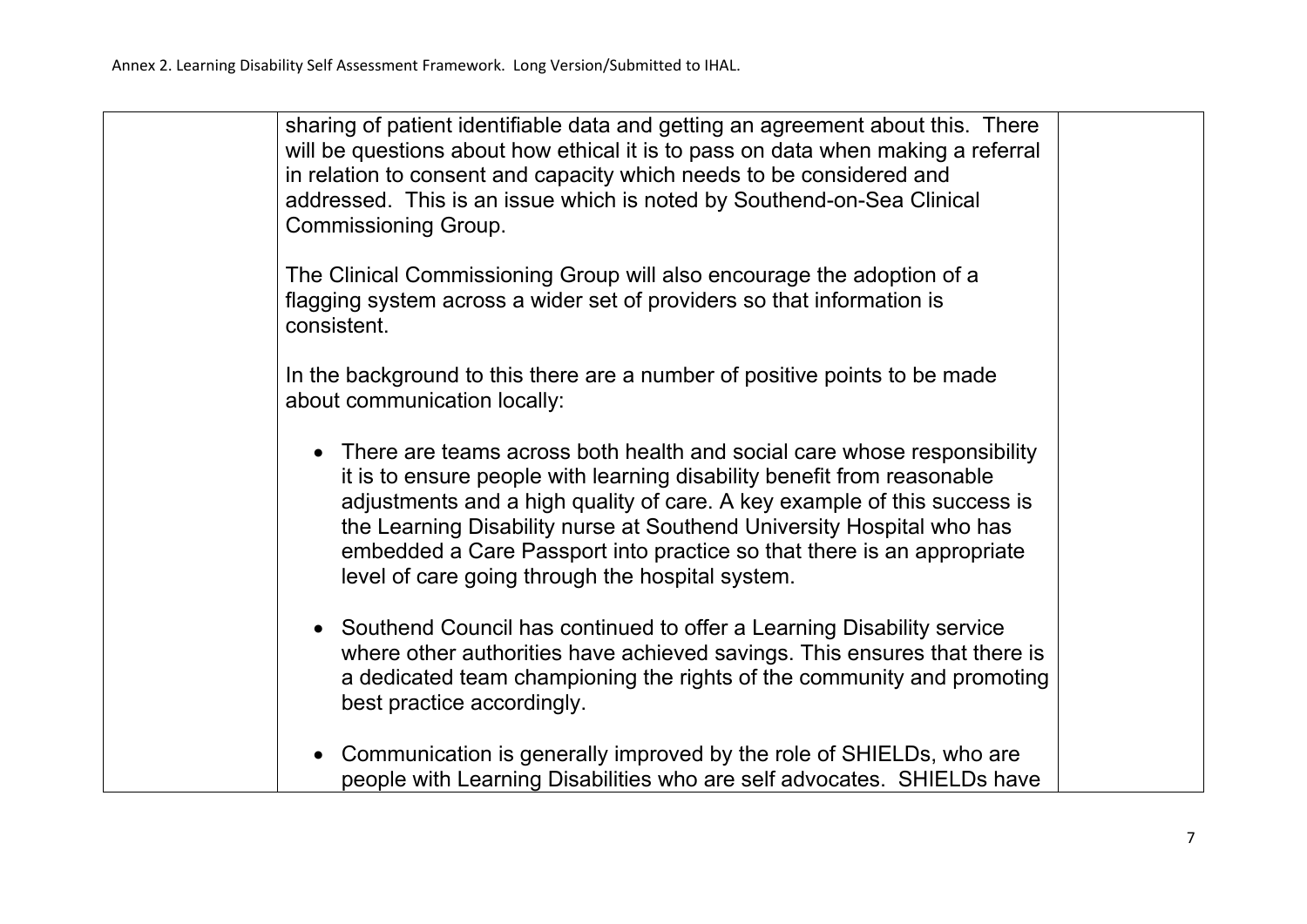|                                                                                                | helped to make known to public audiences, including with GPs, what<br>people with Learning Disabilities experience in Annual Health Checks.                                                                                                                                                                                                                                                                                                                                                                                                                                                                                                                                                                                                                                                                                                                                                                                                                                                                                                                                                                                                                                                                                                                                                                                                                                                                                  |              |
|------------------------------------------------------------------------------------------------|------------------------------------------------------------------------------------------------------------------------------------------------------------------------------------------------------------------------------------------------------------------------------------------------------------------------------------------------------------------------------------------------------------------------------------------------------------------------------------------------------------------------------------------------------------------------------------------------------------------------------------------------------------------------------------------------------------------------------------------------------------------------------------------------------------------------------------------------------------------------------------------------------------------------------------------------------------------------------------------------------------------------------------------------------------------------------------------------------------------------------------------------------------------------------------------------------------------------------------------------------------------------------------------------------------------------------------------------------------------------------------------------------------------------------|--------------|
| A7: Learning<br>disability liaison<br>function or<br>equivalent<br>process in<br>acute setting | Southend University Hospital NHS Foundation Trust employs a full time<br>Learning Disability Nurse Specialist. The nurse makes sure that when people<br>with Learning Disabilities visit the hospital, they get appropriate care.<br>The nurse and appropriate service leads receive regular data in regards to<br>people with Learning Disabilities activity within the hospital. This enables the<br>planning of services and care to be implemented on a daily basis. The<br>Specialist Learning Disability Nurse reports to the Associate Director with<br>responsibility for the hospital Safeguarding team and also Associate Director<br>for performance that is also the chair of the hospitals learning disability<br>committee. This is monitored through regional self-assessment and the trusts<br>on going learning disability action plan. The chair through the hospital's clinical<br>assurance committee feeds up progress from the LD committee / action plan to<br>the Executive board. The also Learning Disability Nurse completes a quarterly<br>policy compliance audit, which is fed back to the learning disability committee<br>and feeds into the overall action plan.<br>Future plans and service developments are regularly discussed and planned at<br>the learning disability committee. The Learning Disability Nurse also regularly<br>attends the Learning Disabilities Partnership Board. | <b>GREEN</b> |
|                                                                                                | A video has been made by people with a Learning Disability about their<br>experience at Southend Hospital which showed how effective services are.                                                                                                                                                                                                                                                                                                                                                                                                                                                                                                                                                                                                                                                                                                                                                                                                                                                                                                                                                                                                                                                                                                                                                                                                                                                                           |              |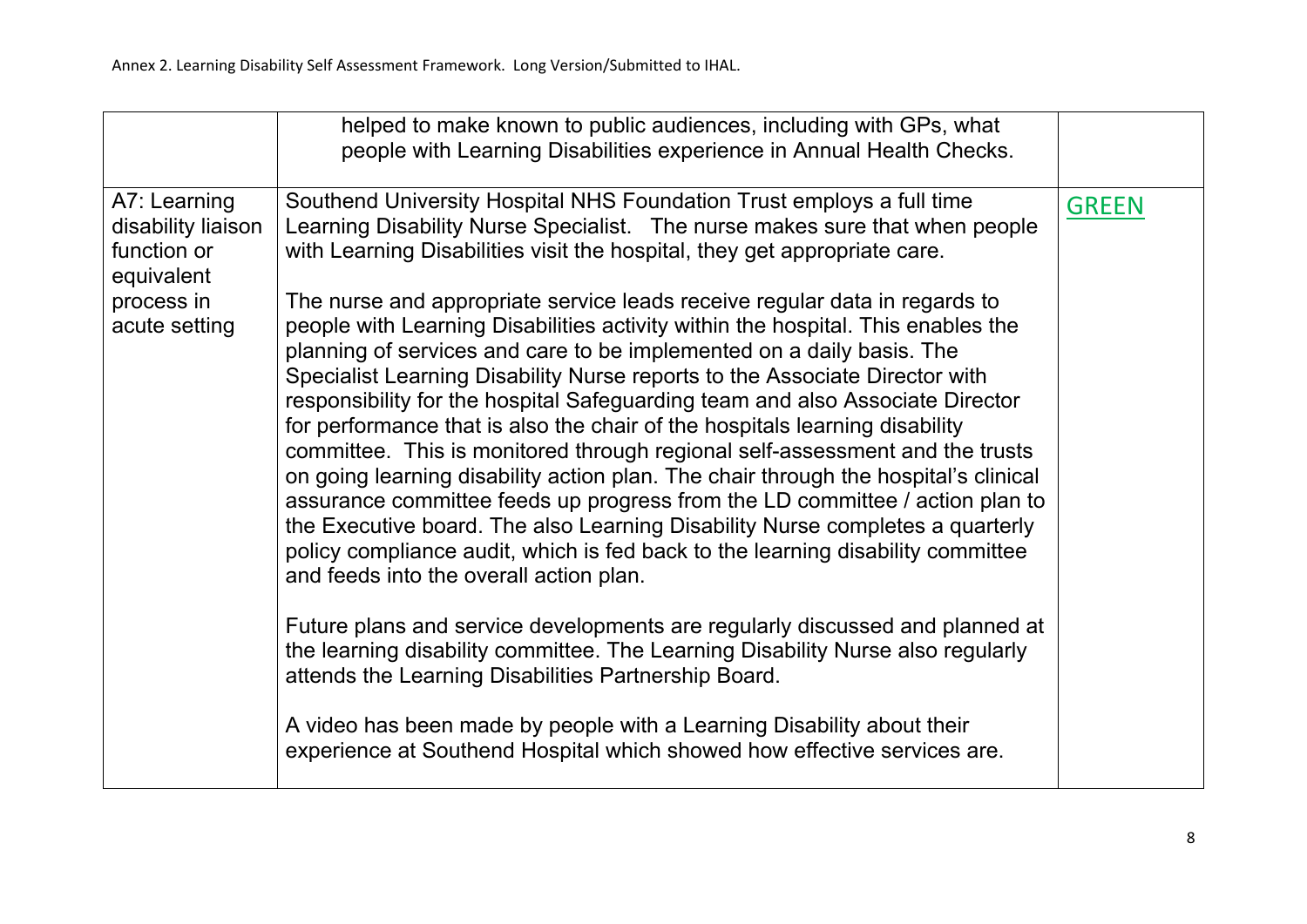|                                                                                                           | In January 2015 we consulted with 35 people with Learning Disability about<br>their experience of the attending the local hospital. This was part of service<br>user views in relation to the LD SAF. This was a general question which<br>asked: 'What is it like when you go to the hospital', and asking for good things<br>and bad things. The overall perception of experience was very positive. Of<br>those that answered the question: 16 said their experience was good; 4 said<br>their experience was 'OK' and 4 said that their experience was 'Not Good'.<br>Where the experience was good, a number talked about being helped by the<br>LD Nurse at the hospital.                                                                                                                                              |              |
|-----------------------------------------------------------------------------------------------------------|------------------------------------------------------------------------------------------------------------------------------------------------------------------------------------------------------------------------------------------------------------------------------------------------------------------------------------------------------------------------------------------------------------------------------------------------------------------------------------------------------------------------------------------------------------------------------------------------------------------------------------------------------------------------------------------------------------------------------------------------------------------------------------------------------------------------------|--------------|
| A8:NHS<br>commissioned<br>primary care:<br>dentistry,<br>optometry,<br>community<br>pharmacy,<br>podiatry | Some services make reasonable adjustments for people with Learning<br>Disabilities. These are commissioned by the NHS England area team.<br>Learning Disability Nurses tell us that there are a number of good examples of<br>reasonable adjustments being made in pharmacies; dentists; and opticians.<br>Learning Disability Nurses will help people attend universal services by<br>arranging for reasonable adjustments to be made. This is fundamentally about<br>removing barriers to access. Some practices are very good and take this<br>much further. For instance, when appointments are missed by people with<br>Learning Disabilities then the Community Team for People with Learning<br>Disabilities is notified by some practices.<br>As a locality the CCG and Local Authority want to learn more about the | <b>AMBER</b> |
|                                                                                                           | commissioning of universal services from the Area Team and we are in a good<br>position to do this. We could then assure ourselves of the consistency of<br>approach.                                                                                                                                                                                                                                                                                                                                                                                                                                                                                                                                                                                                                                                        |              |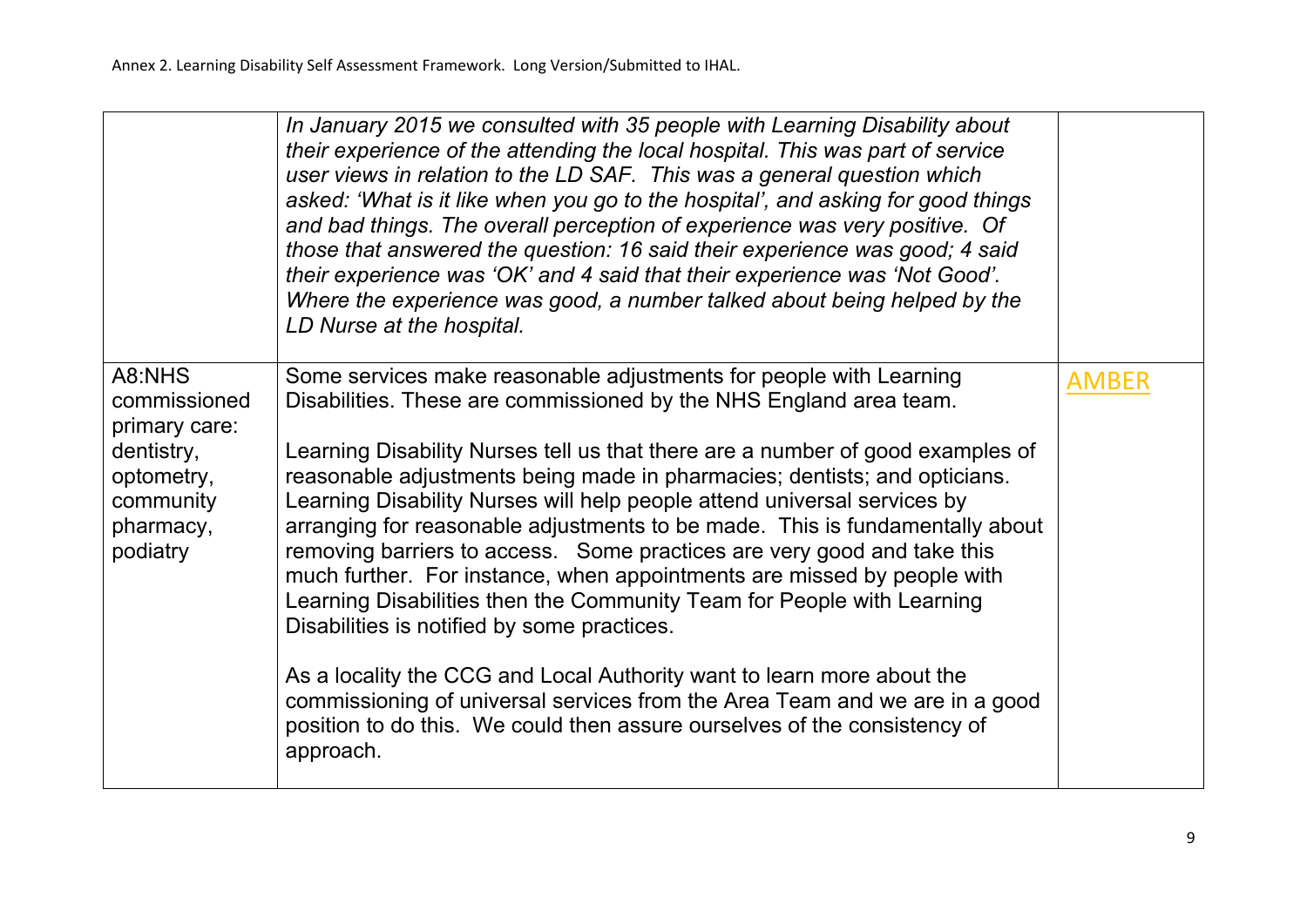|                                                                     | There is a Community Dental service working across Essex and local provision<br>available at the Avro Viking Day Centre. Plans for the service in the future are<br>being discussed with NHS England at the moment. We shall look at training for<br>staff so they can learn how to make reasonable adjustments.<br>In January 2015 we consulted with 35 people with Learning Disability about<br>their experience of the attending the dentists and the opticians. This was part of<br>service user views in relation to the LD SAF. This was a general question<br>which asked: 'What is it like when you go to the dentists', and asking for good<br>things and bad things. We asked the same question about visiting the<br>opticians. The overall perception of experience was very positive. Of those<br>that answered the question:<br>For Dentists: 24 said their experience was good; 3 said their experience was<br>'OK' and 1 said that their experience was 'Not Good'.<br>For Opticians: 23 said their experience was good; 5 said their experience was<br>'OK'. |              |
|---------------------------------------------------------------------|-------------------------------------------------------------------------------------------------------------------------------------------------------------------------------------------------------------------------------------------------------------------------------------------------------------------------------------------------------------------------------------------------------------------------------------------------------------------------------------------------------------------------------------------------------------------------------------------------------------------------------------------------------------------------------------------------------------------------------------------------------------------------------------------------------------------------------------------------------------------------------------------------------------------------------------------------------------------------------------------------------------------------------------------------------------------------------|--------------|
| A9: Offender<br>health and the<br><b>Criminal Justice</b><br>System | There is some good local activity to improve the health of people within the<br>criminal justice system.<br>We are one of ten local pilot areas across the country that is testing a model in<br>relation to the Bradley Report, which looked at improving the care of people<br>within the Criminal Justice System.                                                                                                                                                                                                                                                                                                                                                                                                                                                                                                                                                                                                                                                                                                                                                          | <b>GREEN</b> |
|                                                                     | There are a number of parts to this:                                                                                                                                                                                                                                                                                                                                                                                                                                                                                                                                                                                                                                                                                                                                                                                                                                                                                                                                                                                                                                          |              |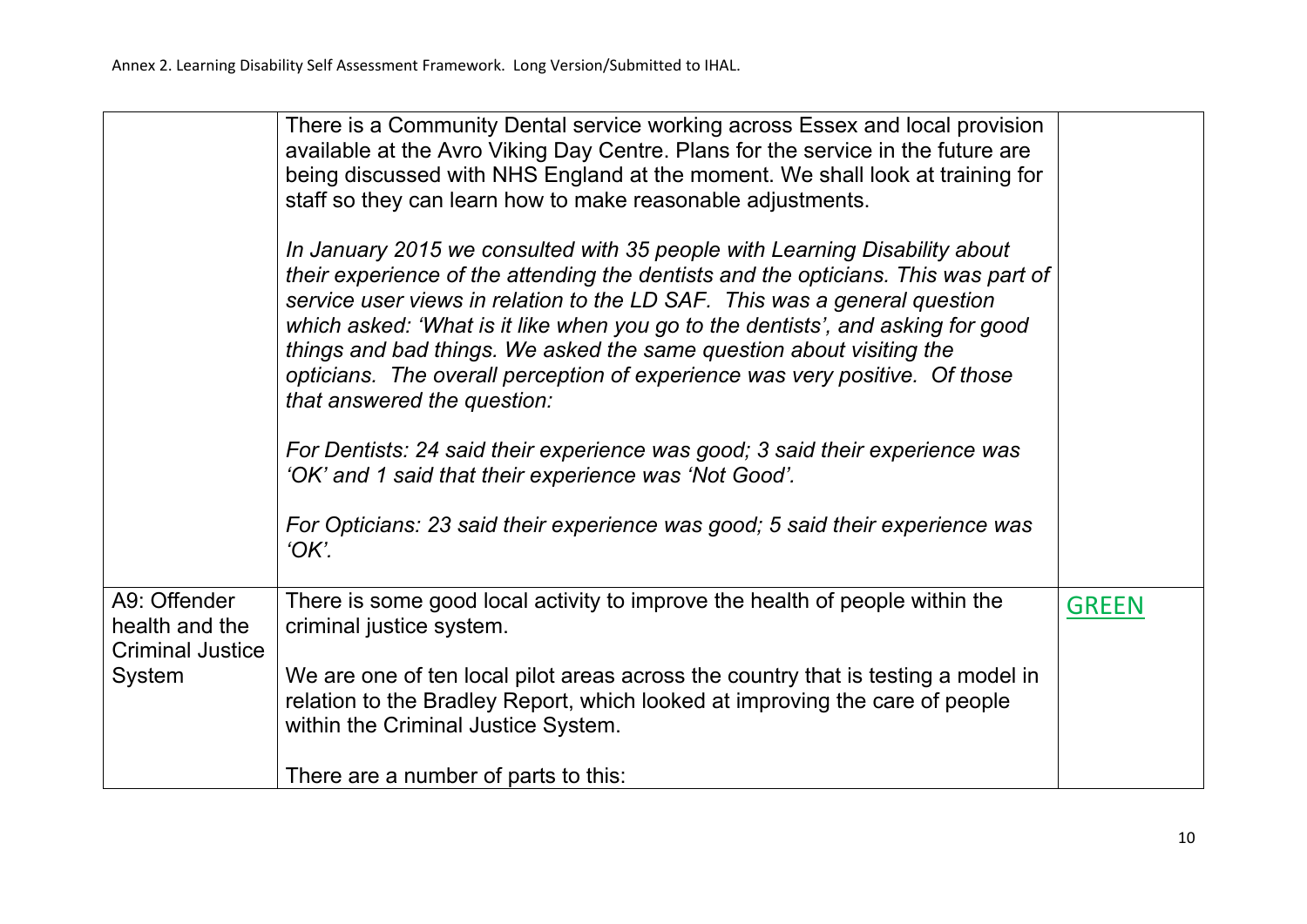| • Nurses are working with people with Learning Disabilities in Southend-<br>on-Sea police station.<br>• Nurses are also helping people with learning disabilities who have<br>committed a crime in Southend-on-Sea Court. This is very good as<br>these nurses are trained to work with people with Learning Disabilities.                                                                                                                                                                                                                                                    |  |
|-------------------------------------------------------------------------------------------------------------------------------------------------------------------------------------------------------------------------------------------------------------------------------------------------------------------------------------------------------------------------------------------------------------------------------------------------------------------------------------------------------------------------------------------------------------------------------|--|
| We are also working with people across the wider area who commission<br>services for people with Learning Disabilities in prison. This is the NHS Anglia<br>Area Team. We want to find out and whether Southend-on-Sea people in<br>prisons are having an Annual Health Check. We are in an increasingly good<br>position to do this give our pilot status in relation to the Bradley Report.<br>In addition, offenders, who do not fall within the scope of the criminal justice<br>team, will receive support from SEPT psychiatry, psychology or nurses and<br>therapists. |  |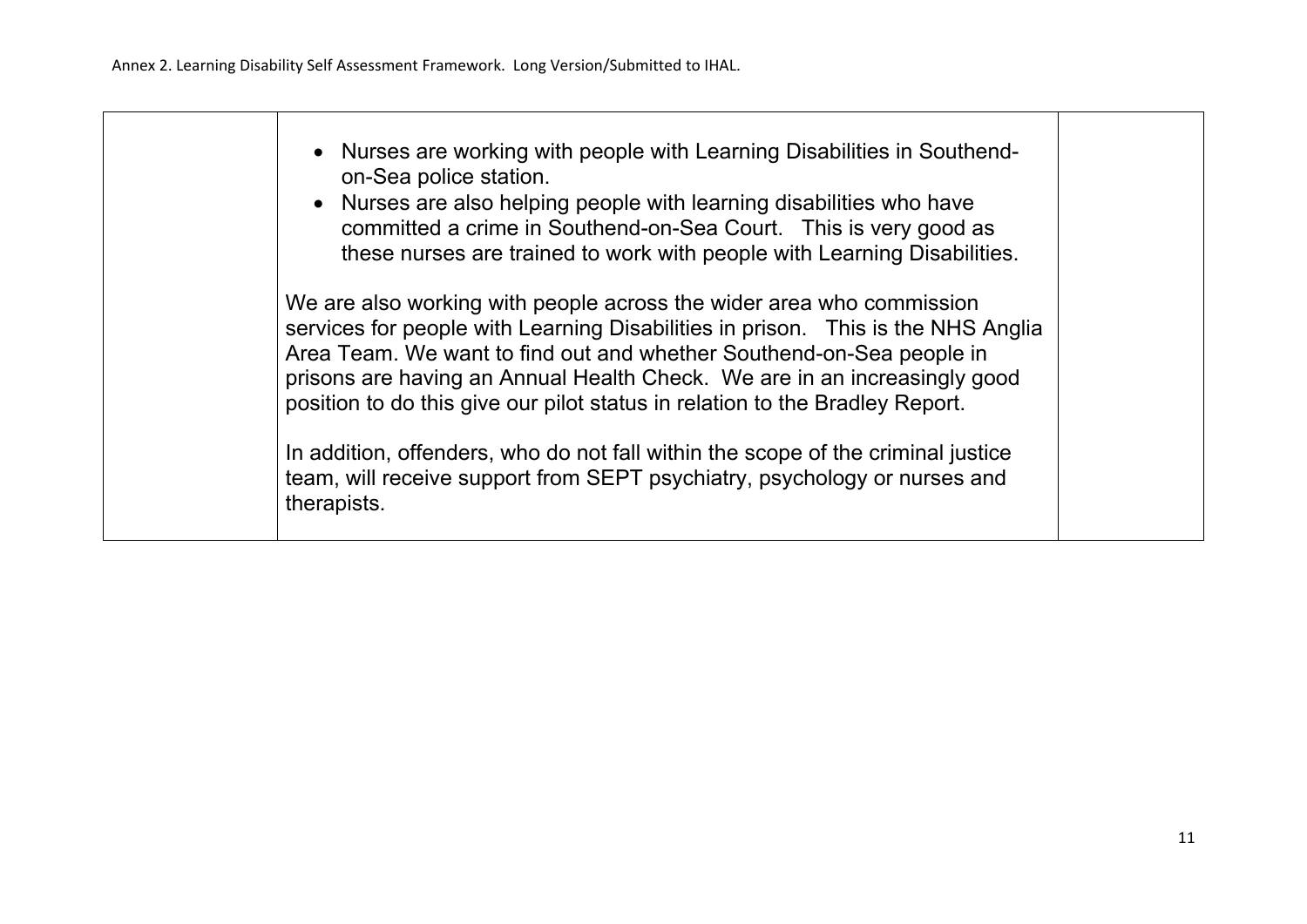| <b>Being Safe</b>                                                 |                                                                                                                                                                                                                                                                                                                                                                                                                                                                                                                                                                                                                                                                                                                                                                                                                             |              |
|-------------------------------------------------------------------|-----------------------------------------------------------------------------------------------------------------------------------------------------------------------------------------------------------------------------------------------------------------------------------------------------------------------------------------------------------------------------------------------------------------------------------------------------------------------------------------------------------------------------------------------------------------------------------------------------------------------------------------------------------------------------------------------------------------------------------------------------------------------------------------------------------------------------|--------------|
| B1: Individual<br>health and<br>social care<br>package<br>reviews | We estimate that 95% of health and social care reviews are done every year.<br>We are happy with the quality of reviews as they are conducted face to face.<br>The CCG monitors the care and reviews of the Continuing Healthcare patients.<br>They make sure patients do receive a review every year.                                                                                                                                                                                                                                                                                                                                                                                                                                                                                                                      | <b>AMBER</b> |
| B2: Learning<br>disability<br>services<br>contract<br>compliance  | Our contracts and review process ensures that services make a positive<br>difference to people lives. There is evidence of strong reporting in contracts as<br>well as effective communication on individual reviews that further enable us to<br>achieve contract compliance.<br>Firstly, the council and CCG contracts team have monitor meetings with<br>commissioned services. These include unannounced visits. We also consider<br>the feedback of social worker's contact with clients – both in terms of social<br>worker observations and client feedback which is considered alongside the<br>Care Plan.<br>In the NHS:<br>• Southend University Hospital Trust has a Learning disabilities Committee<br>and the specialist Nurse attends the Local Disability Partnership Board.<br>The CCG attends the meetings | <b>GREEN</b> |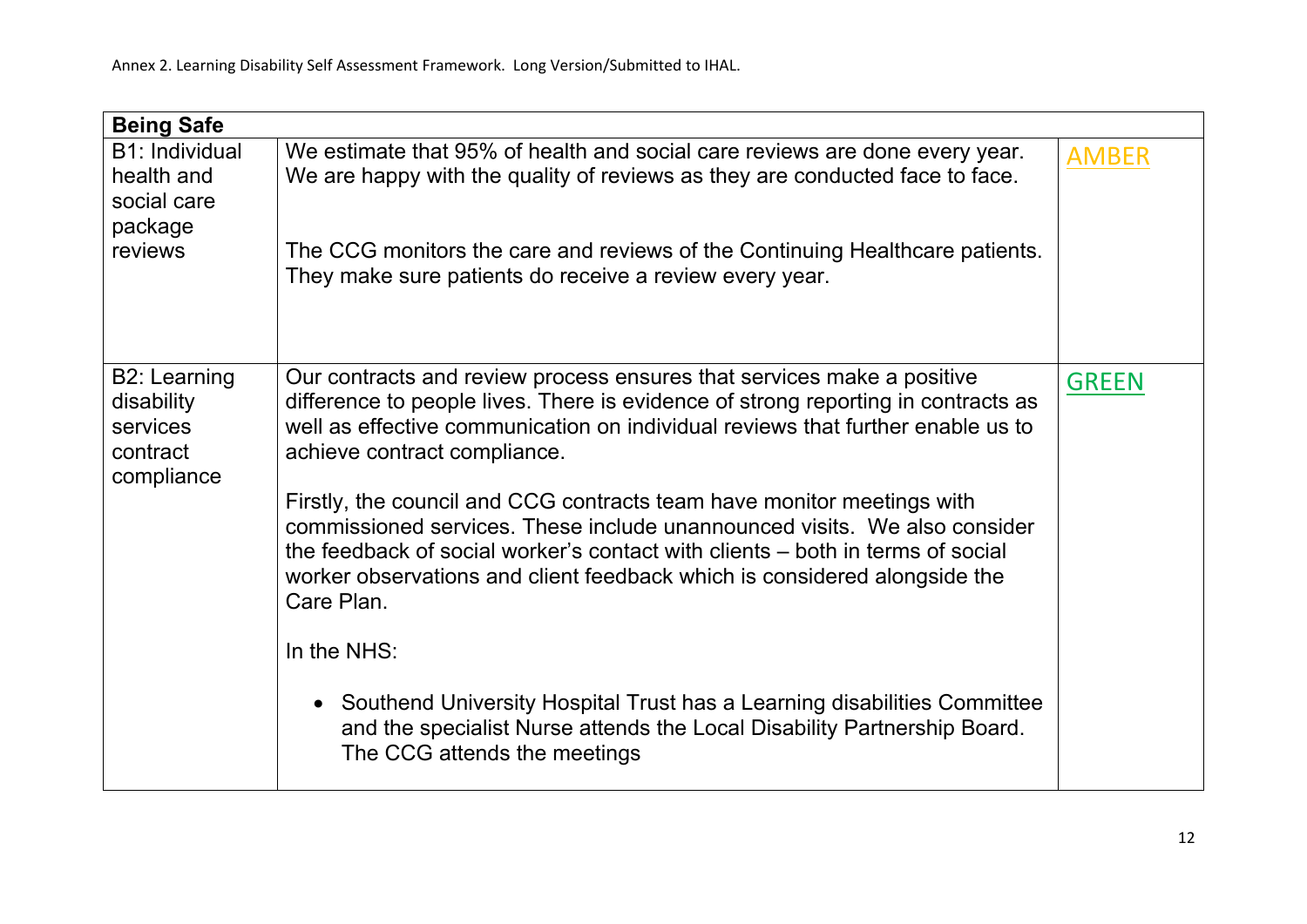|                                  | • The Commissioners at the CCG have contracts with providers. They<br>monitor this every month to make sure that patients are looked after<br>safely and that the quality of each patient's care is good.<br>• The CCG asks at meetings if reasonable adjustments are made for<br>people with Learning disabilities.<br>The CCG reviews the CQC reports of health providers, Care Homes and<br>agencies.<br>Southend's Vulnerable Adults Board is developing its monitoring process to<br>strengthen the links with commissioning. The integrated Health and Social<br>Care contracts register will further improve contract management process. |              |
|----------------------------------|--------------------------------------------------------------------------------------------------------------------------------------------------------------------------------------------------------------------------------------------------------------------------------------------------------------------------------------------------------------------------------------------------------------------------------------------------------------------------------------------------------------------------------------------------------------------------------------------------------------------------------------------------|--------------|
| <b>B3: Monitor</b><br>assurances | Southend University Foundation Trust report quarterly to Monitor. Monitor is an<br>organization that looks at some health providers and checks they are providing<br>a high standard of care.<br>Monitor report on how the hospital identifies people with LD with flags on their<br>records and pathways they use. They also report on how people with LD and<br>their families are represented at the LD committee meeting.<br>The Clinical Commissioning Group sees the reports that Monitor write.                                                                                                                                           | <b>AMBER</b> |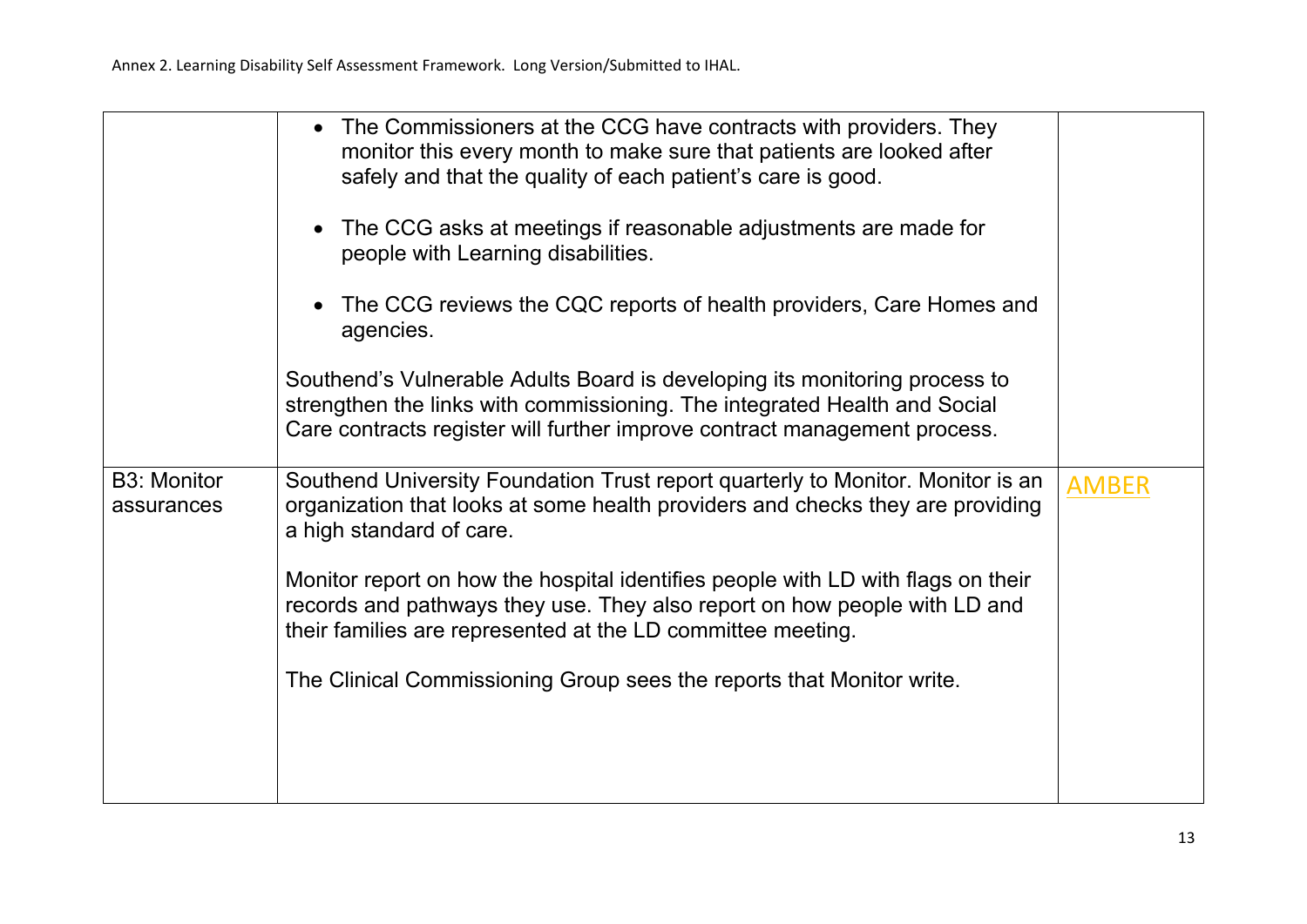| B4: Adult<br>safeguarding   | We assure in relation to Safeguarding in a number of ways:                                                                                                                                                                                        | <b>GREEN</b> |
|-----------------------------|---------------------------------------------------------------------------------------------------------------------------------------------------------------------------------------------------------------------------------------------------|--------------|
| Children's<br>Safeguarding. | • The Adult and Children's Safeguarding Board scrutinises the<br>performance of services. This includes elements of LD provision – such<br>as domestic abuse, neglect and hospital admissions.                                                    |              |
|                             | • The Safeguarding Board has also developed a template safeguarding<br>policy for providers to sign up to.                                                                                                                                        |              |
|                             | • The adult and childrens safeguarding boards check that everybody is<br>doing what they should. This is across health and social care.                                                                                                           |              |
|                             | • The Adults and Children's Safeguarding Board does have representation<br>from people who use services but these are not people with Learning<br>Disabilities.                                                                                   |              |
|                             | • There are things that we ask providers to do in contracts that are about<br>safeguarding that the contracts team monitors.                                                                                                                      |              |
|                             | • SEPT Community LD staff who visit homes will report any concerns to<br>the social care team, Therapists highlight concerns about repeated chest<br>infections, neglect, pressure care or dangerous manual handling.                             |              |
|                             | • In Social Care we know that every provider has assured their board or<br>leadership that quality, safety and safeguarding is a priority within all<br>services. This is covered by the Care Quality Commission in its<br>fundamental standards. |              |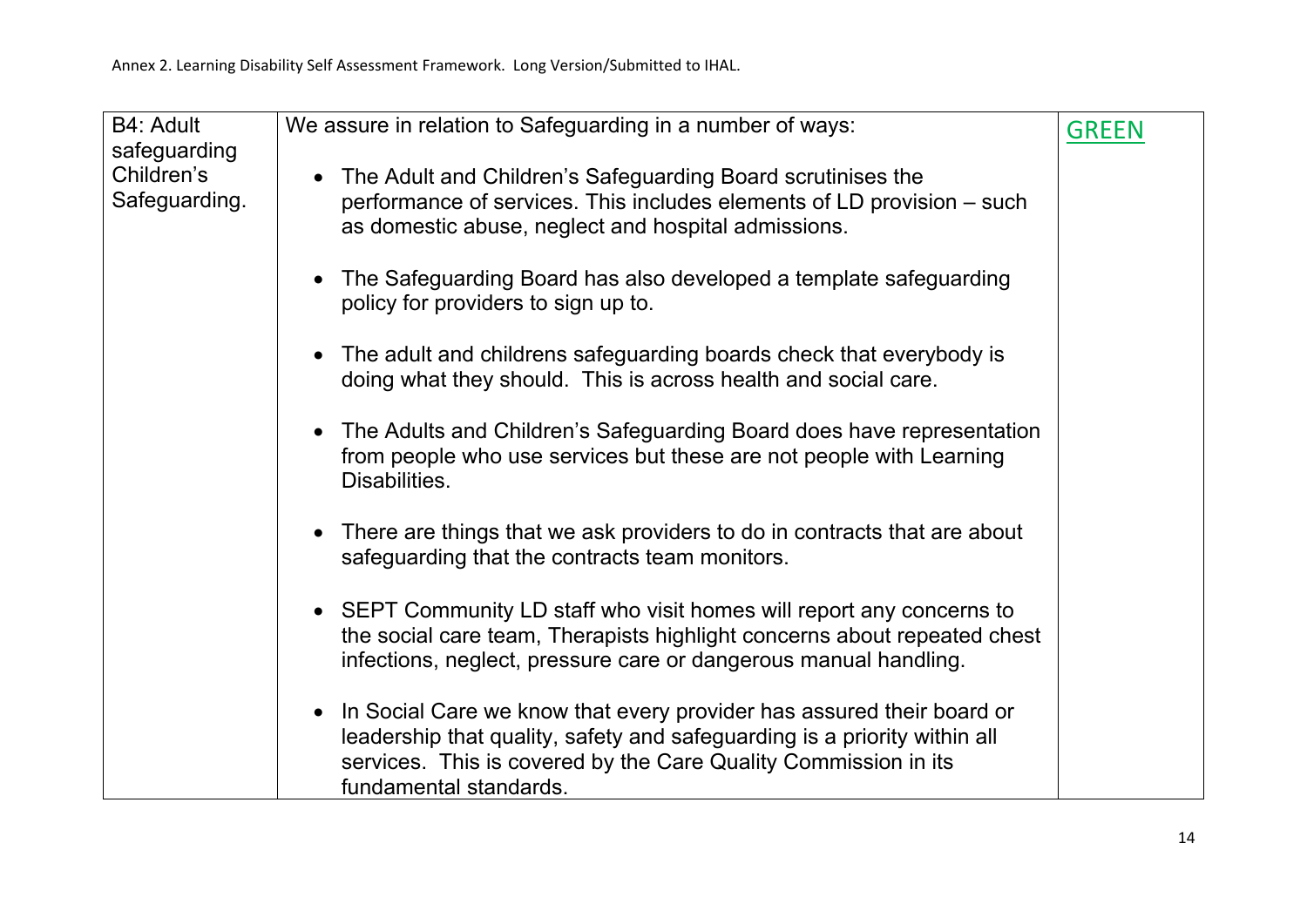| • The specialist nurse shares any concerns with the health facilitation or<br>crisis nurses. These concerns are shared with therapists, psychiatrists<br>and psychologists.                                                                                                                                                                                                                                                                                                                                                                                                                                                                                                                                                                                                                                                        |
|------------------------------------------------------------------------------------------------------------------------------------------------------------------------------------------------------------------------------------------------------------------------------------------------------------------------------------------------------------------------------------------------------------------------------------------------------------------------------------------------------------------------------------------------------------------------------------------------------------------------------------------------------------------------------------------------------------------------------------------------------------------------------------------------------------------------------------|
| • The Hospital Board receives reports about people with learning<br>disabilities. This includes details of how many people have attended the<br>hospital. If there has been a problem the hospital reports this, and the<br>CCG are told what has happened. The CCG see the reports and talks to<br>the hospital to ensure everyone is safe and well looked after.                                                                                                                                                                                                                                                                                                                                                                                                                                                                 |
| • The Southend-on-Sea Vulnerable Adults Board (SVAB) and Children's<br>Safeguarding Board Quality Monitoring sub group has produced action<br>plans in relation to Serious Case Reviews and Local Learning from<br>experience exercises. This is where bad things have happened which we<br>do not want to happen again. Recently there was an Older Persons<br>Case from Surrey. Before that we learned a lot from Winterbourne View<br>and implemented changes across health and social care to make sure<br>that we provide services closer to people's home and can move people<br>out of secure hospitals when this is not the best place for them. These<br>actions have meant changes to how providers work. Safeguarding has<br>been important to this. The Adults, Quality, Monitoring and Audit group<br>also does this. |
| • We also use the DH Safeguarding Adults Assurance Framework and<br>report outcomes to it on a quarterly basis. For instance, at the annual<br>report of 2013/14 we reported that roughly 1 in 3 {complaints) cases were                                                                                                                                                                                                                                                                                                                                                                                                                                                                                                                                                                                                           |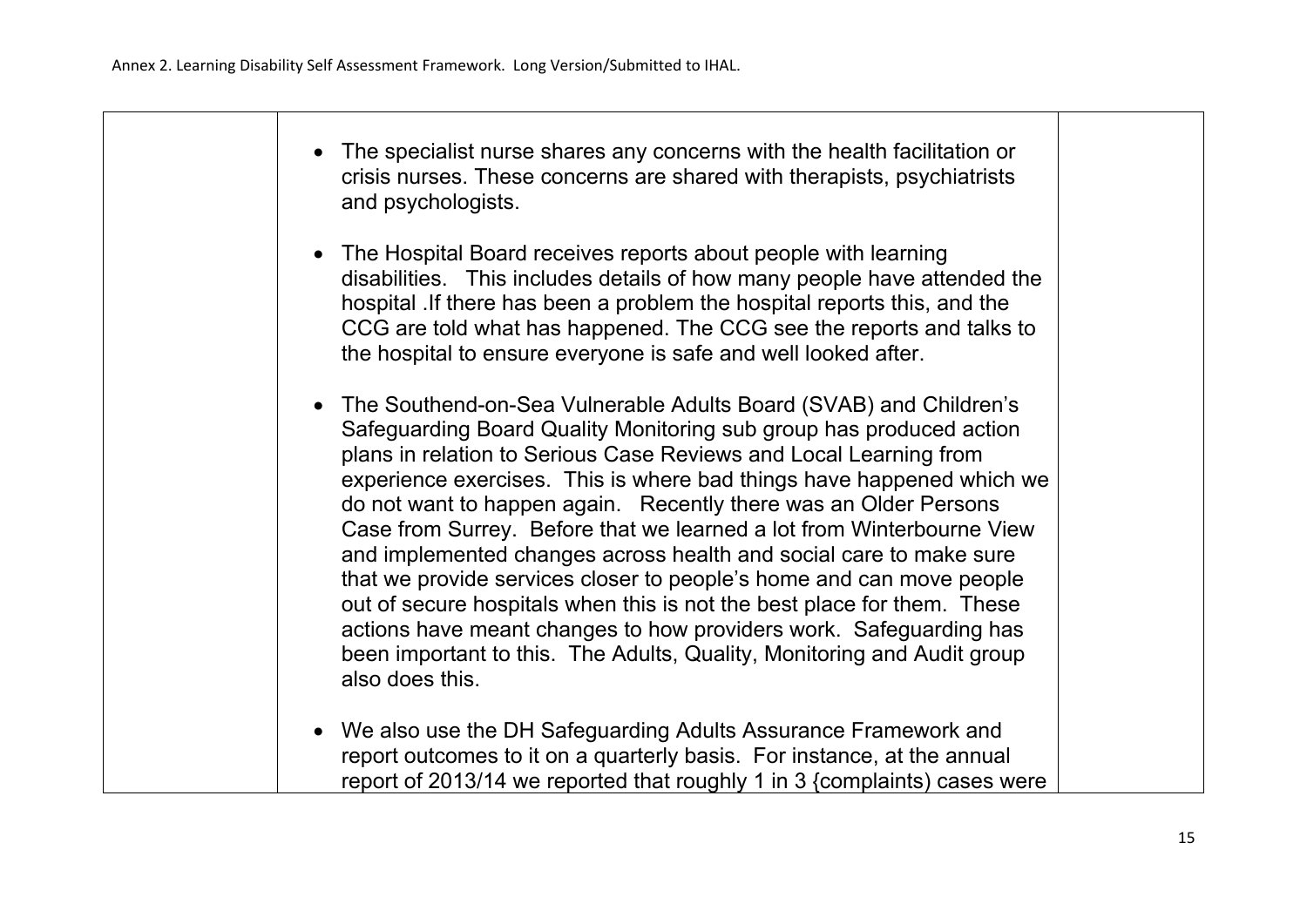|                                                                        | substantiated.                                                                                                                                                                                                                                                                                                                                                                                                                                                                                                                                                                                                                                                                                                                                                                                                    |              |
|------------------------------------------------------------------------|-------------------------------------------------------------------------------------------------------------------------------------------------------------------------------------------------------------------------------------------------------------------------------------------------------------------------------------------------------------------------------------------------------------------------------------------------------------------------------------------------------------------------------------------------------------------------------------------------------------------------------------------------------------------------------------------------------------------------------------------------------------------------------------------------------------------|--------------|
| B5: Self-<br>advocates and<br>carers in<br>training and<br>recruitment | Southend's Learning Disability Partnership Board is an inclusive partnership<br>which is co-chaired by the Local Authority and someone with a Learning<br>Disability. Membership of the group includes a range of partners and self<br>advocates and carers have been involved in developing training<br>programmes as well as strengthening recruitment processes.<br>A strong example of self advocates and carers being involved in shaping<br>training and recruitment is through Shared Lives Services where they<br>participated fully.<br>The Shields Parliament is an independent charity in Southend which is<br>managed by clients from the Learning Disability community, whose remit is<br>to give people with learning disability in Southend a voice that is used to<br>help shape future services. | <b>GREEN</b> |
|                                                                        | We know of a number of providers that engage people with Learning<br>Disabilities in training and recruitment. From this effective base we want to<br>make sure all providers are engaging people with Learning Disabilities in<br>training. We will seek to do this by publishing good practice.                                                                                                                                                                                                                                                                                                                                                                                                                                                                                                                 |              |
| B6:<br>Compassion,<br>dignity and<br>respect. To be<br>answered by     | In most instances people in Southend are treated with compassion, dignity and<br>respect. This is certainly the view of the Shields Parliament, users of Project 49<br>- including the Employability Self-Advocate group and the feedback of clients<br>contacted through contact.                                                                                                                                                                                                                                                                                                                                                                                                                                                                                                                                | <b>GREEN</b> |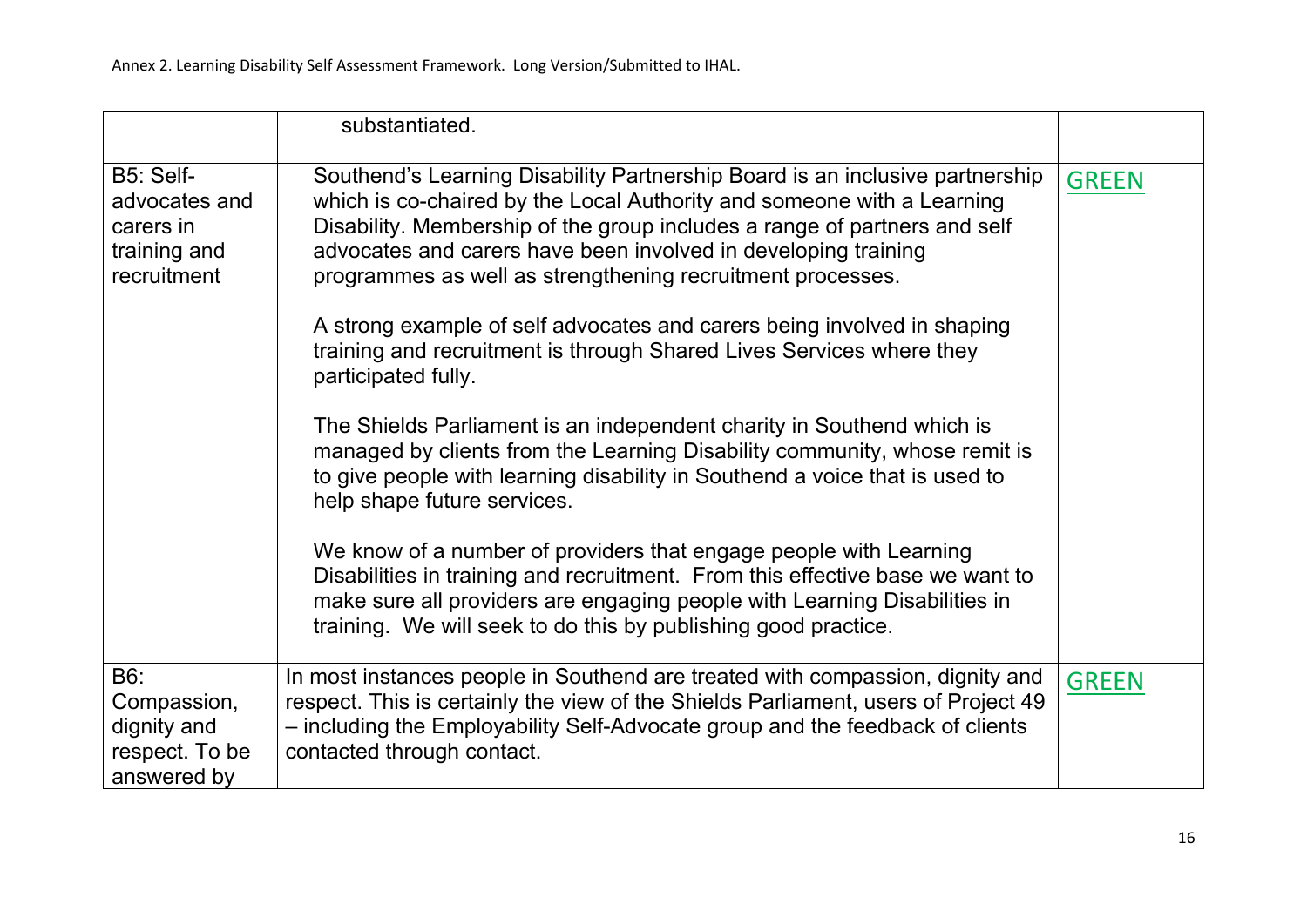| self advocates<br>and family - | While more needs to be done to improve the reporting mechanism, the<br>feedback to date has been overwhelmingly positive.                                                                                                                                                                                                                                                                                                                                                                                                                                  |  |
|--------------------------------|------------------------------------------------------------------------------------------------------------------------------------------------------------------------------------------------------------------------------------------------------------------------------------------------------------------------------------------------------------------------------------------------------------------------------------------------------------------------------------------------------------------------------------------------------------|--|
| carers                         | In social care                                                                                                                                                                                                                                                                                                                                                                                                                                                                                                                                             |  |
|                                | Compassion, dignity and respect are apparent within services and it underpins<br>training and culture of organisations. Compassion is apparent in the way that<br>people are listened to within services such as at the Hub, and people with<br>Learning Disabilities tell us this is the case. Shared Lives carers deliver<br>compassion across the system by working with other providers to make sure<br>that people choosing to move to supported living are understood and<br>respected. This includes people whose behaviour is deemed to challenge. |  |
|                                | In universal services                                                                                                                                                                                                                                                                                                                                                                                                                                                                                                                                      |  |
|                                | The libraries service is working with people with Learning Disabilities to<br>improve services. Sports activities have been co-produced with people with<br>Learning Disabilities.                                                                                                                                                                                                                                                                                                                                                                         |  |
|                                | In the local NHS                                                                                                                                                                                                                                                                                                                                                                                                                                                                                                                                           |  |
|                                | The Hospital has started to use an easy read Friends and Family Test and a<br>member of staff will help the patient to complete the form, at home if they wish.<br>The Friends and Family Test asks people whether they would recommend the<br>hospital to their friends and family.                                                                                                                                                                                                                                                                       |  |
|                                | If a patient complains the specialist nurse helps the patient and family.                                                                                                                                                                                                                                                                                                                                                                                                                                                                                  |  |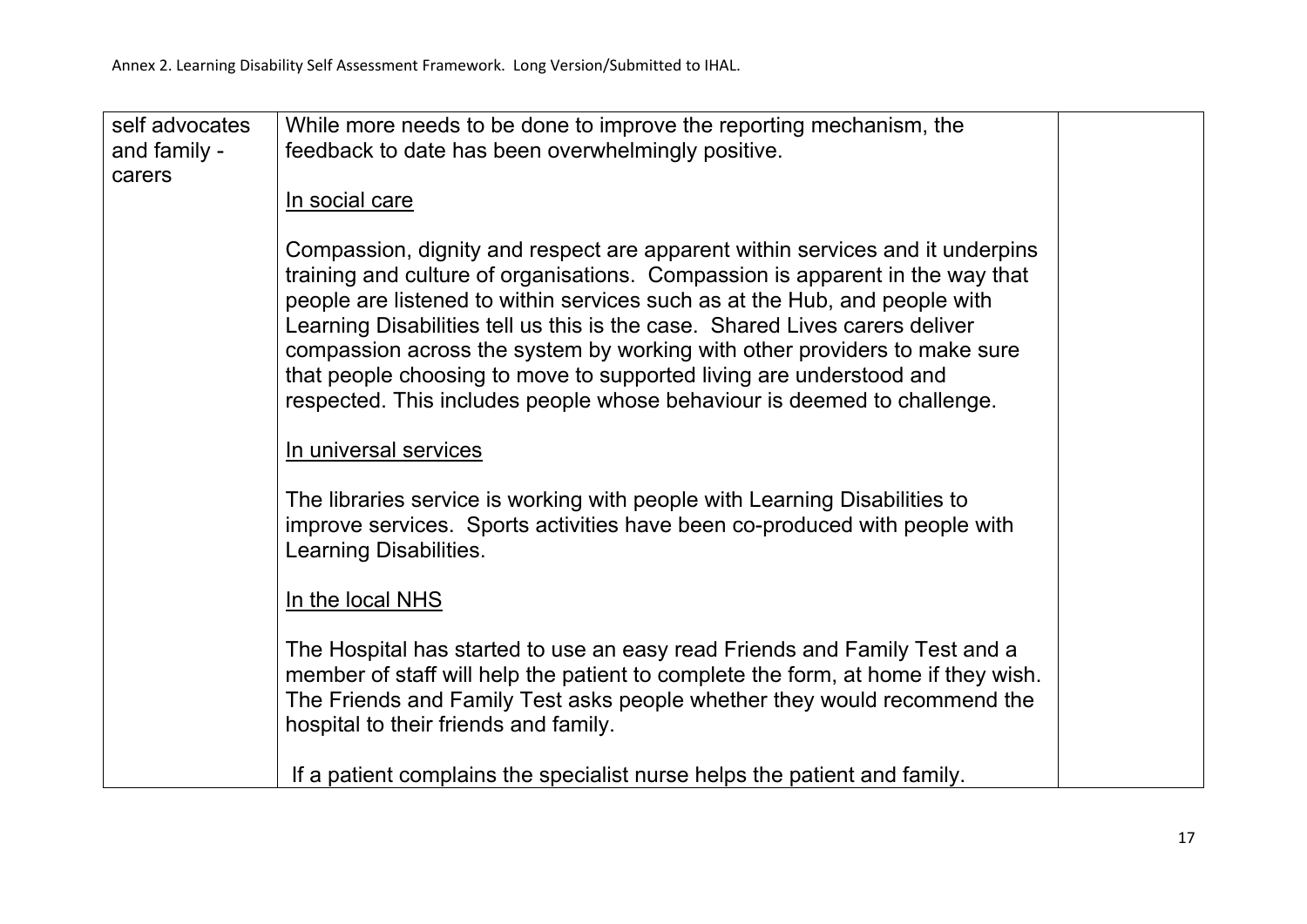$\Gamma$ 

|                                                        | The hospital has an easy read leaflet for PALS and their easy read complaint<br>leaflet is currently in draft.<br>In January 2015 we consulted with 35 people with Learning Disability about<br>whether people are really caring in services. From the results it was clear that<br>many people with Learning Disability felt that they were treated with<br>compassion. (We asked, whether, in the services that you use, people are<br>caring). The overall perception of experience was very positive. Of those that<br>answered the question: 16 said their experience was good; 4 said their<br>experience was 'OK'.                                                                                                                                                                                                                                                                                                                                                                |              |
|--------------------------------------------------------|------------------------------------------------------------------------------------------------------------------------------------------------------------------------------------------------------------------------------------------------------------------------------------------------------------------------------------------------------------------------------------------------------------------------------------------------------------------------------------------------------------------------------------------------------------------------------------------------------------------------------------------------------------------------------------------------------------------------------------------------------------------------------------------------------------------------------------------------------------------------------------------------------------------------------------------------------------------------------------------|--------------|
| B7:<br>Commissioning<br>strategy impact<br>assessments | We have comprehensive commissioning plans and ways of checking how<br>services are doing. We do this in partnership with people with learning<br>disabilities and their families.<br>Many of our plans are co-produced with local people which helps us to know<br>that we are buying the right services. For instance the Carers Plan involved<br>people who are carers in writing it. Carers were also involved in thinking about<br>the impact on people for things like equalities which we will check.<br>We are drafting a Learning Disability Plan now and will be making sure that it is<br>co-produced and that we check it is doing the right thing. We are doing this with<br>people with Learning Disabilities and we want to do more with families. We are<br>developing a communications plan for this.<br>The development of this strategy will be subject to a commissioning cycle and<br>analysis of impacts where we will ask people what difference are actions make. | <b>GREEN</b> |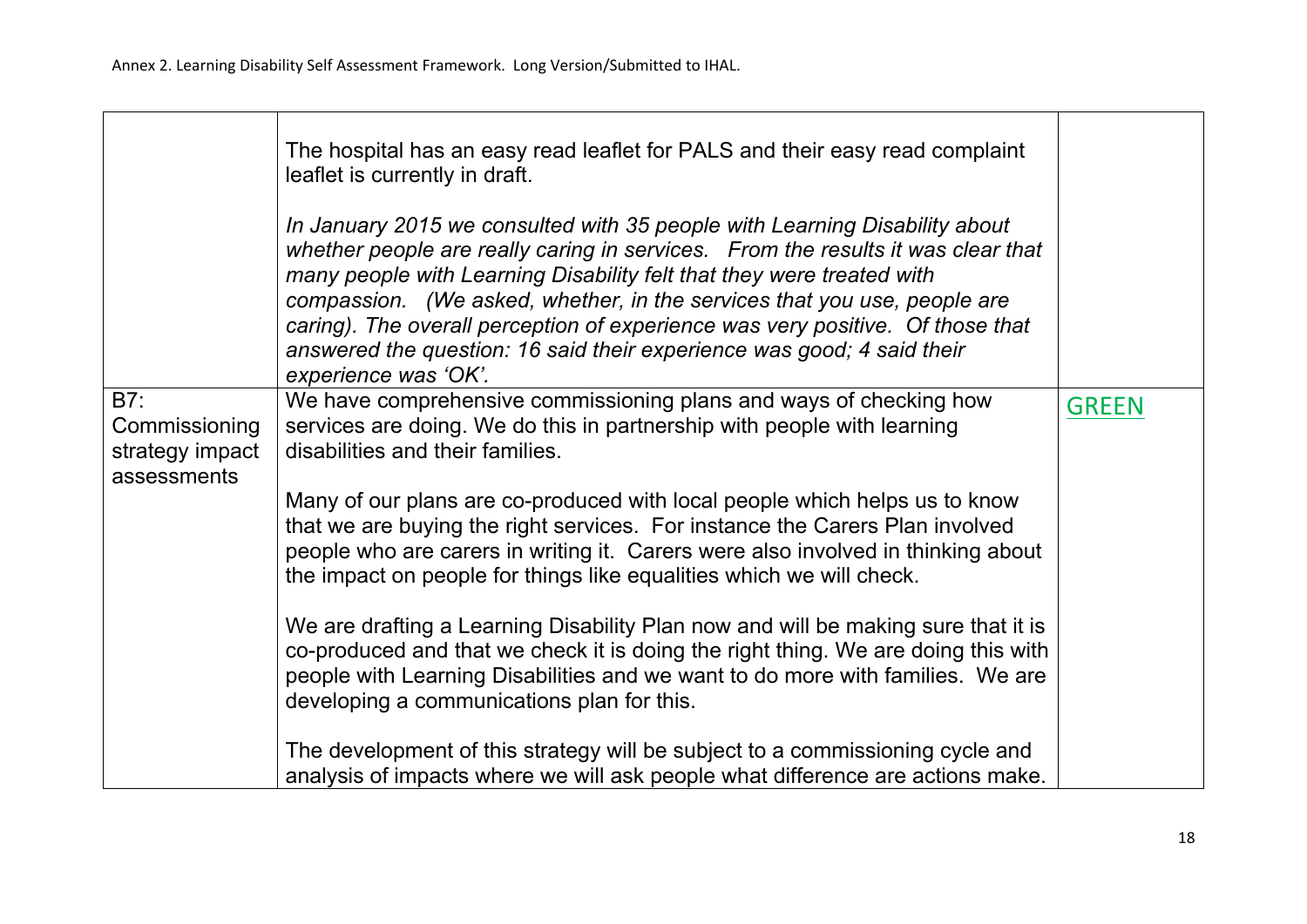|                                          | This will enable us to continually improve what we commission.                                                                                                                                                                                                                                                                     |              |
|------------------------------------------|------------------------------------------------------------------------------------------------------------------------------------------------------------------------------------------------------------------------------------------------------------------------------------------------------------------------------------|--------------|
|                                          | We see this document as a part of that process because it helps to tell us what<br>needs to done.                                                                                                                                                                                                                                  |              |
| <b>B8: Complaints</b><br>lead to changes | We are confident that all services give a considered approach to feedback and<br>make service improvements accordingly.                                                                                                                                                                                                            | <b>GREEN</b> |
|                                          | Across health and social care                                                                                                                                                                                                                                                                                                      |              |
|                                          | In Southend there are a number of routes to provide feedback. The borough's<br>commissioned Healthwatch service brings together BATIAS (local advocacy<br>provider) and Citizens Advice Bureau to support all residents to make<br>complaints about health provision.                                                              |              |
|                                          | In addition, the Shields Parliament is an effective voice for people with Learning<br>Disabilities in Southend, which is collocated with Project 49 a day centre.                                                                                                                                                                  |              |
|                                          | For Southend it is important to consider and learn from all feedback – positive<br>and negative. The dedicated Learning Disability team continues to support<br>clients to improve their services. We are planning to survey all providers to<br>understand how they respond to feedback and will be encouraging best<br>practice. |              |
|                                          | We are also confident that through the contracting process and assurance<br>process that all are providers are compliant in responding to complaints and<br>feedback, and that all can become effective learning organisations. We aim to                                                                                          |              |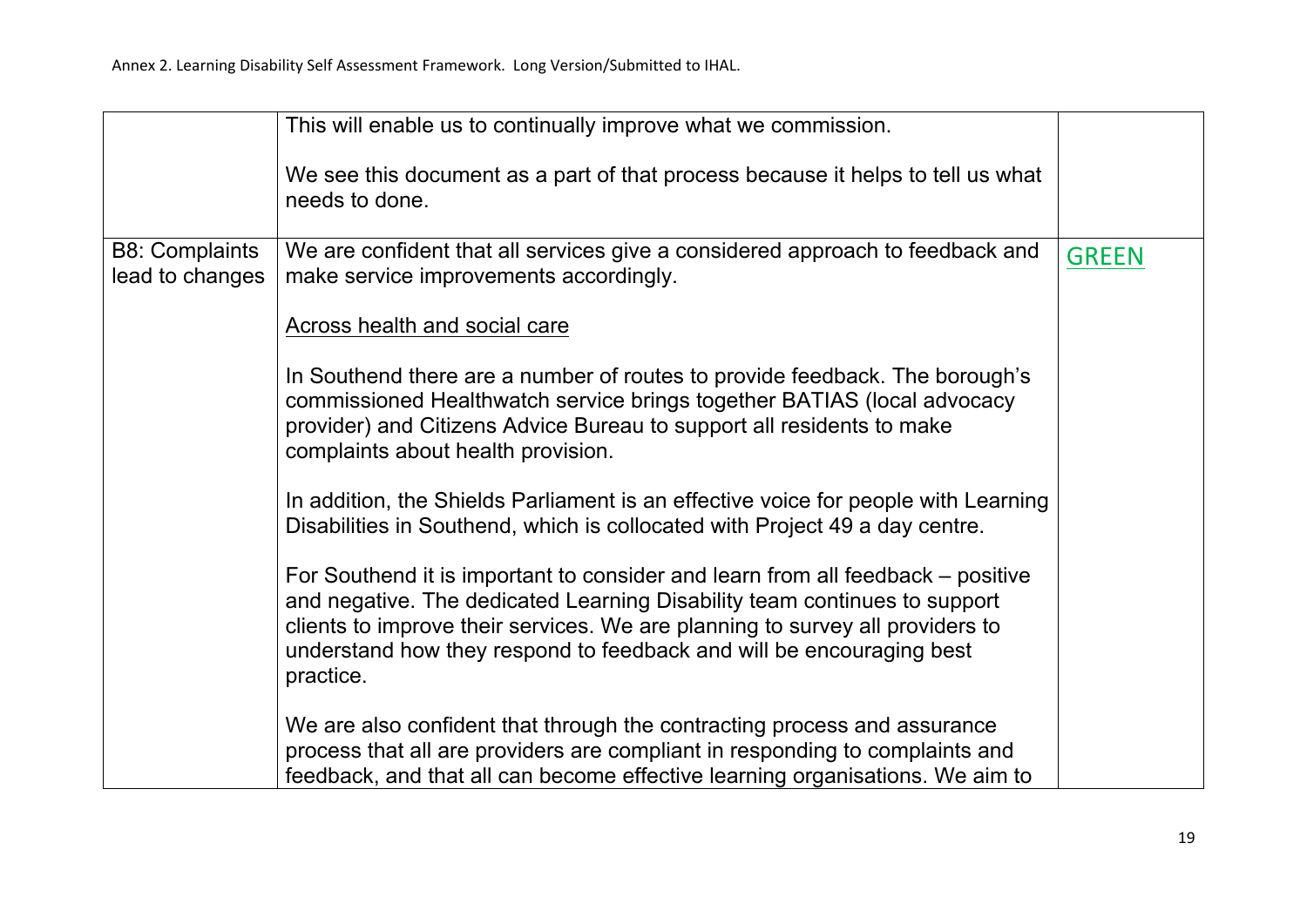| help our organisation to do this by introducing the Market Relations Protocol<br>based on Think Local Act Personal research.                                                                                                                                                   |
|--------------------------------------------------------------------------------------------------------------------------------------------------------------------------------------------------------------------------------------------------------------------------------|
| In the NHS:                                                                                                                                                                                                                                                                    |
| The CCG will advise a patient and their family if they wish to complain.                                                                                                                                                                                                       |
| The CCG will consider National information about how many people with<br>learning disabilities complain to the Ombudsman and why. This will help us to<br>learn and improve care for the people of Southend                                                                    |
| SUHFT have an easy read PALS leaflet and a draft complaints leaflet.                                                                                                                                                                                                           |
| SEPT has a complaints procedure and will provide an easy read information<br>leaflet on how to complain to patients or carers. SEPT staff will assist service<br>users to make a complaint.                                                                                    |
| If a patient complains the specialist nurse at the hospital helps the patient and<br>family                                                                                                                                                                                    |
| The CCG can meet with the health providers to talk about patients who are not<br>happy with their care.                                                                                                                                                                        |
| In January 2015, we asked people with Learning Disabilities what services<br>were like and whether anything was done, when they made a complaint to<br>services. Of the 22 that answered this question: 18 said that services were<br>'good' and 4 said that services were OK. |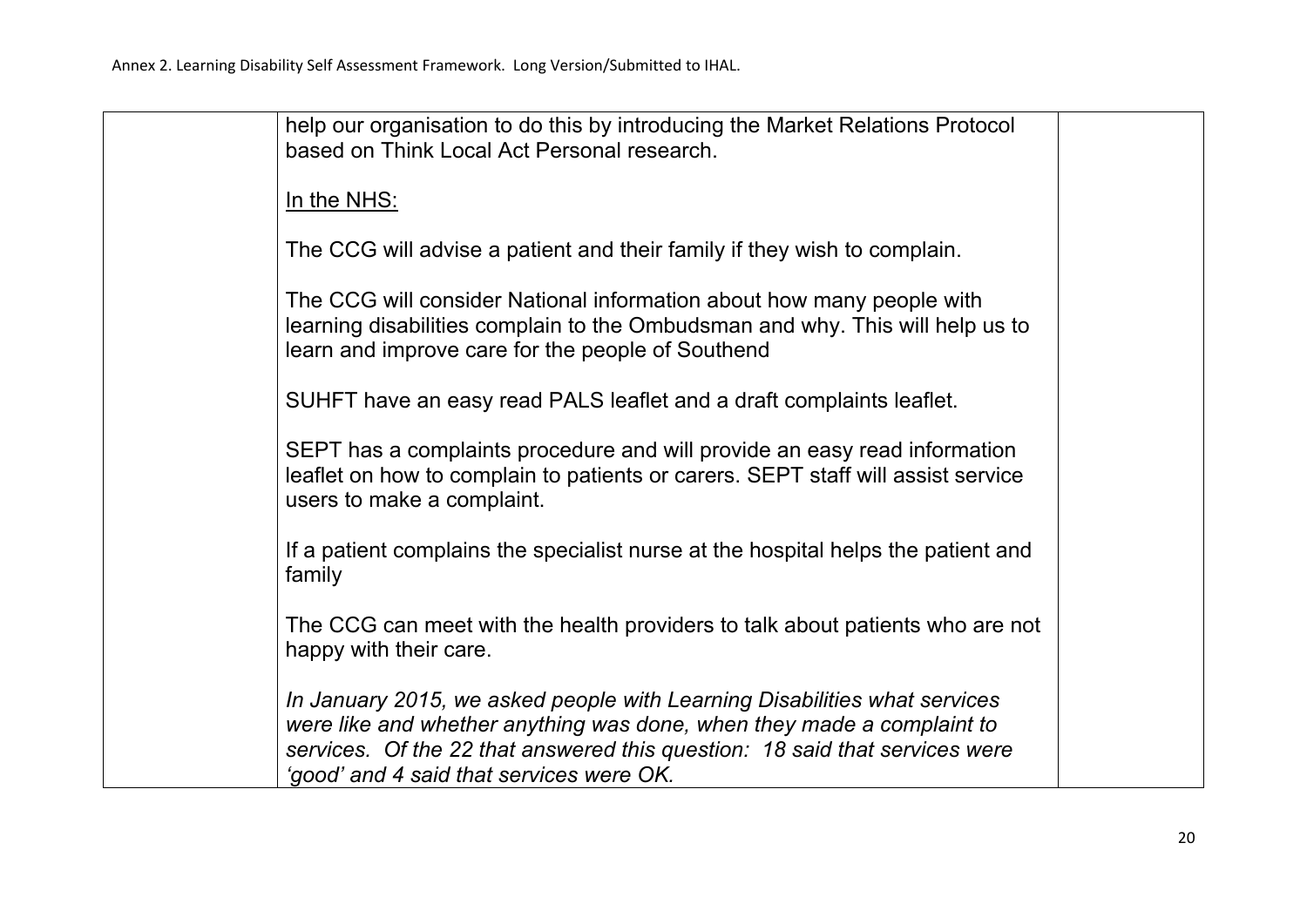| <b>B9 Mental</b><br><b>Capacity Act</b><br>$(MCA)$ and<br>Deprivation of<br>Liberty<br><b>Standards</b><br>(DOLS) | Southend-on-Sea Borough Council monitors all providers annually for<br>compliance on MCA and DOLS. It does this through annual visits and<br>comprehensive discussion with, including with staff, and reporting to providers.<br>We look at policies and practices of each provider in relation to training for<br>MCA and DOLS.<br>Our approach relates to the 16 CQC Standards and its categories, including | <b>GREEN</b> |
|-------------------------------------------------------------------------------------------------------------------|----------------------------------------------------------------------------------------------------------------------------------------------------------------------------------------------------------------------------------------------------------------------------------------------------------------------------------------------------------------------------------------------------------------|--------------|
|                                                                                                                   | Consent. Records are kept on our visits and reports are sent to providers. Our<br>reporting is from the Regional ADASS form.<br>Each year we seek to review and monitor all providers on this basis.                                                                                                                                                                                                           |              |
|                                                                                                                   | To further assist the achievement of policies in relation to MCA and DOLS,<br>Southend-on-Sea Borough Council also providers free training to<br>commissioned care services.                                                                                                                                                                                                                                   |              |
|                                                                                                                   | In addition the SVAB has asked all partners of the SVAB to self-assess their<br>agency on a wide range of outcomes and MCA and DOLS is a key feature.<br>Southend SVAB is a co-author in the SET (Southend, Essex and Thurrock)<br>MCA and DOLS policy and procedure, which all providers must follow. The<br>date for submission is 31 Jan 2015 and this will become an annual feature.                       |              |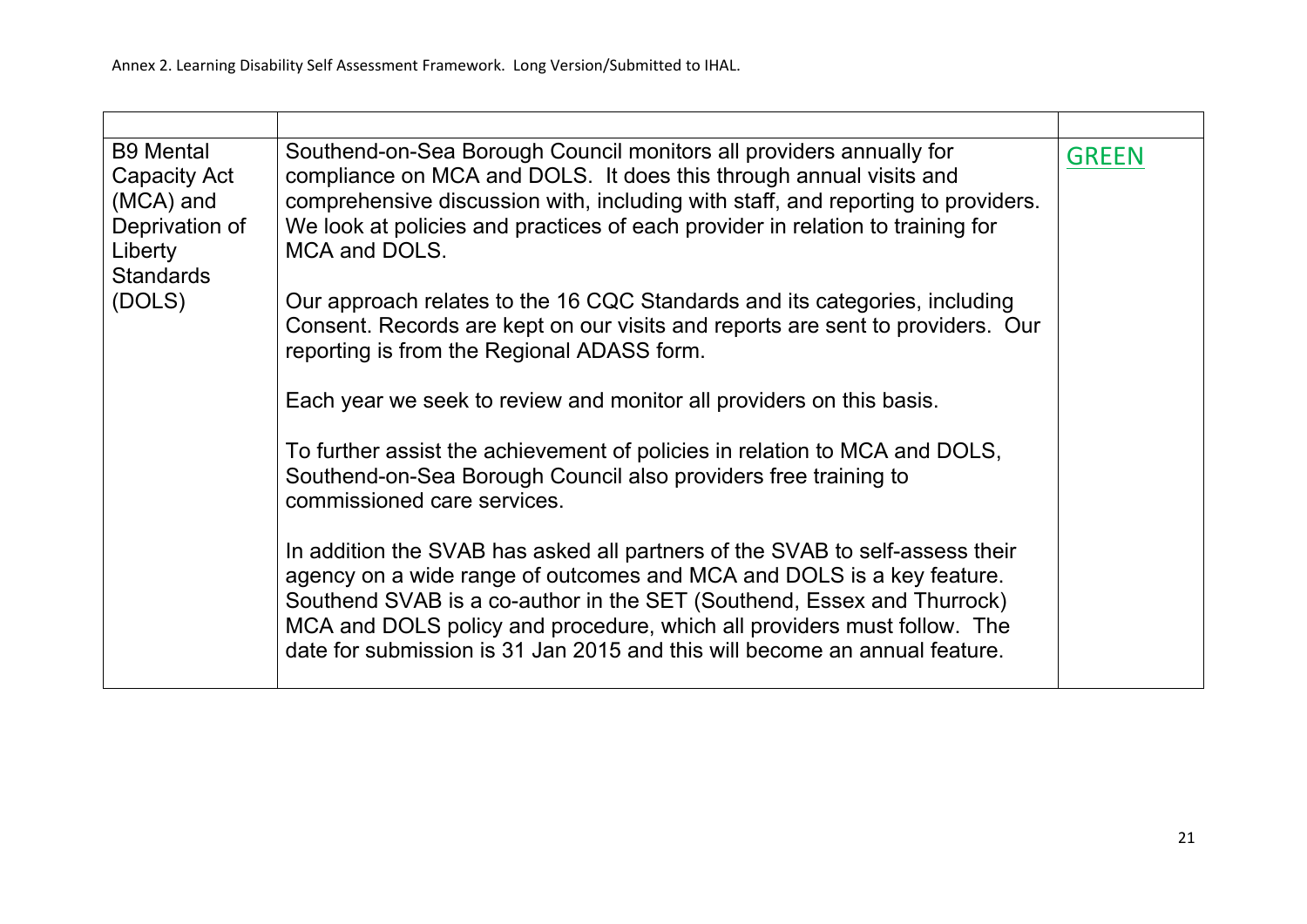| <b>Living Well</b>                                   |                                                                                                                                                                                                                                                                                                                                                                                                                                                                                                                                                                                                                                                                                                                                                                                                                                                                                                                                                                                                                         |              |
|------------------------------------------------------|-------------------------------------------------------------------------------------------------------------------------------------------------------------------------------------------------------------------------------------------------------------------------------------------------------------------------------------------------------------------------------------------------------------------------------------------------------------------------------------------------------------------------------------------------------------------------------------------------------------------------------------------------------------------------------------------------------------------------------------------------------------------------------------------------------------------------------------------------------------------------------------------------------------------------------------------------------------------------------------------------------------------------|--------------|
| C1: Effective<br>joint working                       | Southend on Sea Borough Council and Southend Clinical Commissioning<br>Group have signed up to be a Pioneer area. This means that they are<br>agreeing to do more together including buying services together. This is called<br>joint commissioning. Both organisations are committed to deliver their<br>integrated commissioning work and have recently recruited a Head of<br>Integrated Commissioning to drive this forward.<br>In addition there are joint panel meetings which include safeguarding boards,<br>transition boards and resource allocation panels which evidence this further.<br>Health and social care staff are working well together. There is a health and<br>social care team at the Civic Centre that work with people with Learning<br>Disabilities and their carers together. This is the Community Team for People<br>with Learning Disabilities.<br>We are also working together for children and young people with Learning<br>Disabilities. This is described later in this document. | <b>GREEN</b> |
| C <sub>2</sub> : Local<br>amenities and<br>transport | There are some examples of ordinary places and transport services doing<br>things so that people with Learning Disabilities and their carers can use them<br>and get to them.<br>There are:                                                                                                                                                                                                                                                                                                                                                                                                                                                                                                                                                                                                                                                                                                                                                                                                                             | <b>AMBER</b> |
|                                                      | Help cards for people with disabilities including people with Learning<br>$\bullet$<br>Disabilities for travelling on local First buses. This has helped to improve                                                                                                                                                                                                                                                                                                                                                                                                                                                                                                                                                                                                                                                                                                                                                                                                                                                     |              |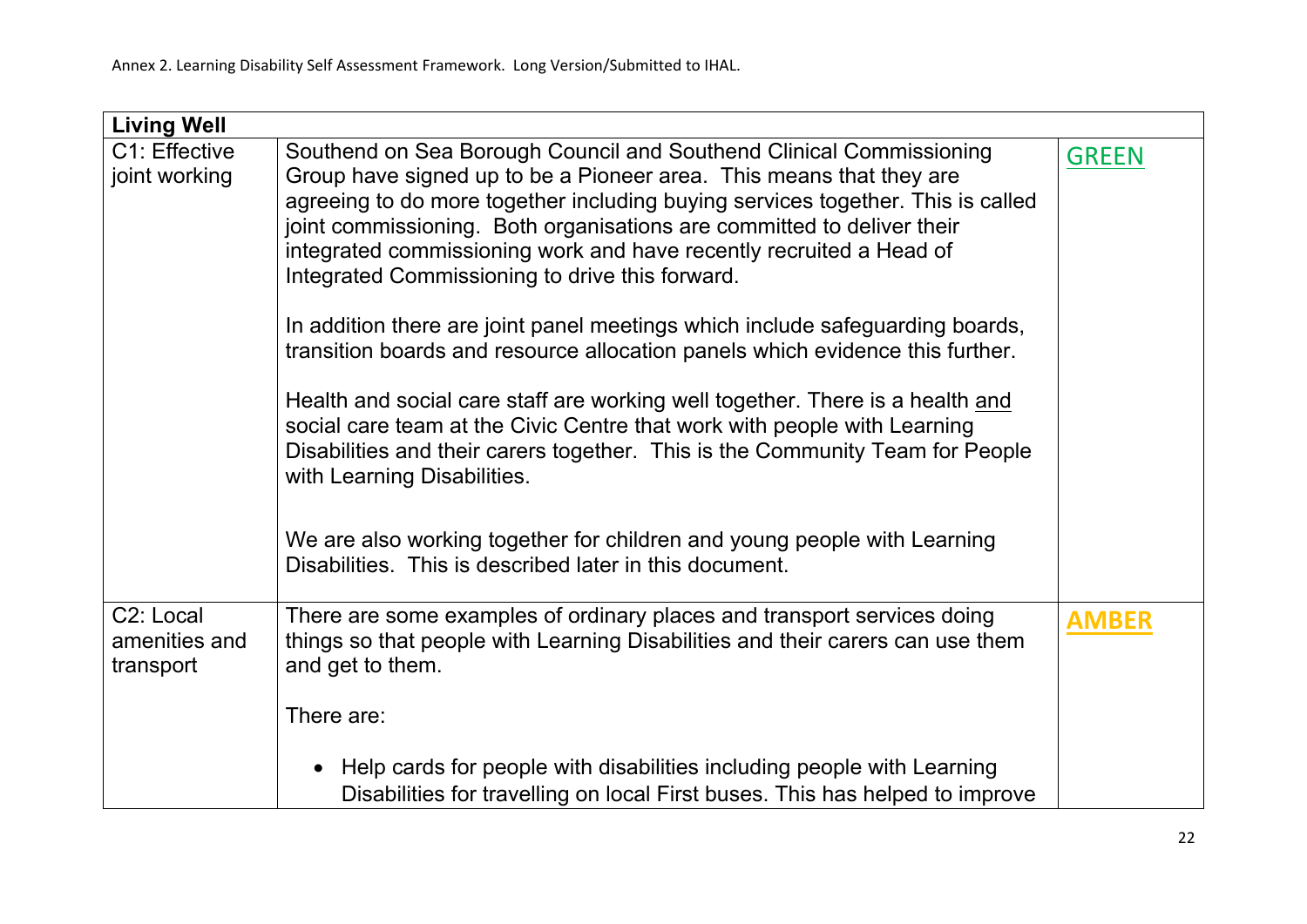|                                      | access to buses.<br>• Travel training places for people with Learning Disabilities. These help<br>people to improve their confidence. This is done by Education services<br>at the council and by Turning Tides. (Turning Tides are an organisation<br>that helps people get the services that they need.)<br>There are changing places toilets at 3 locations in Southend-on-Sea.<br>$\bullet$<br>These help people to travel where they want to.<br>Easy Read documents help people to use services. For instance there<br>$\bullet$<br>are different Easy Read guides for people to use Southend-on-Sea<br>libraries. |              |
|--------------------------------------|--------------------------------------------------------------------------------------------------------------------------------------------------------------------------------------------------------------------------------------------------------------------------------------------------------------------------------------------------------------------------------------------------------------------------------------------------------------------------------------------------------------------------------------------------------------------------------------------------------------------------|--------------|
|                                      | In January 2015 we asked people with a Learning Disability what Transport<br>was like in Southend-on-Sea. Of those who answered the question, out of 35:<br>20 said that was transport was good; 2 said that it was OK; and 2 said that it<br>was 'not good'. Shields reported to us that there have been cases of<br>harassment on public transport which is why we decided at the Learning<br>Disability Partnership Board to give ourselves an AMBER rating.                                                                                                                                                          |              |
| C <sub>3</sub> : Arts and<br>culture | There are things to do for people with a Learning Disability which are for people<br>with a Learning Disability and there are events that are welcoming to people<br>with a Learning Disability which are not just for people with a Learning<br>Disability. These are well publicised.<br>The Music Man, (Southend Mencap) works with people with learning<br>$\bullet$<br>disabilities on music and performing plays.                                                                                                                                                                                                  | <b>GREEN</b> |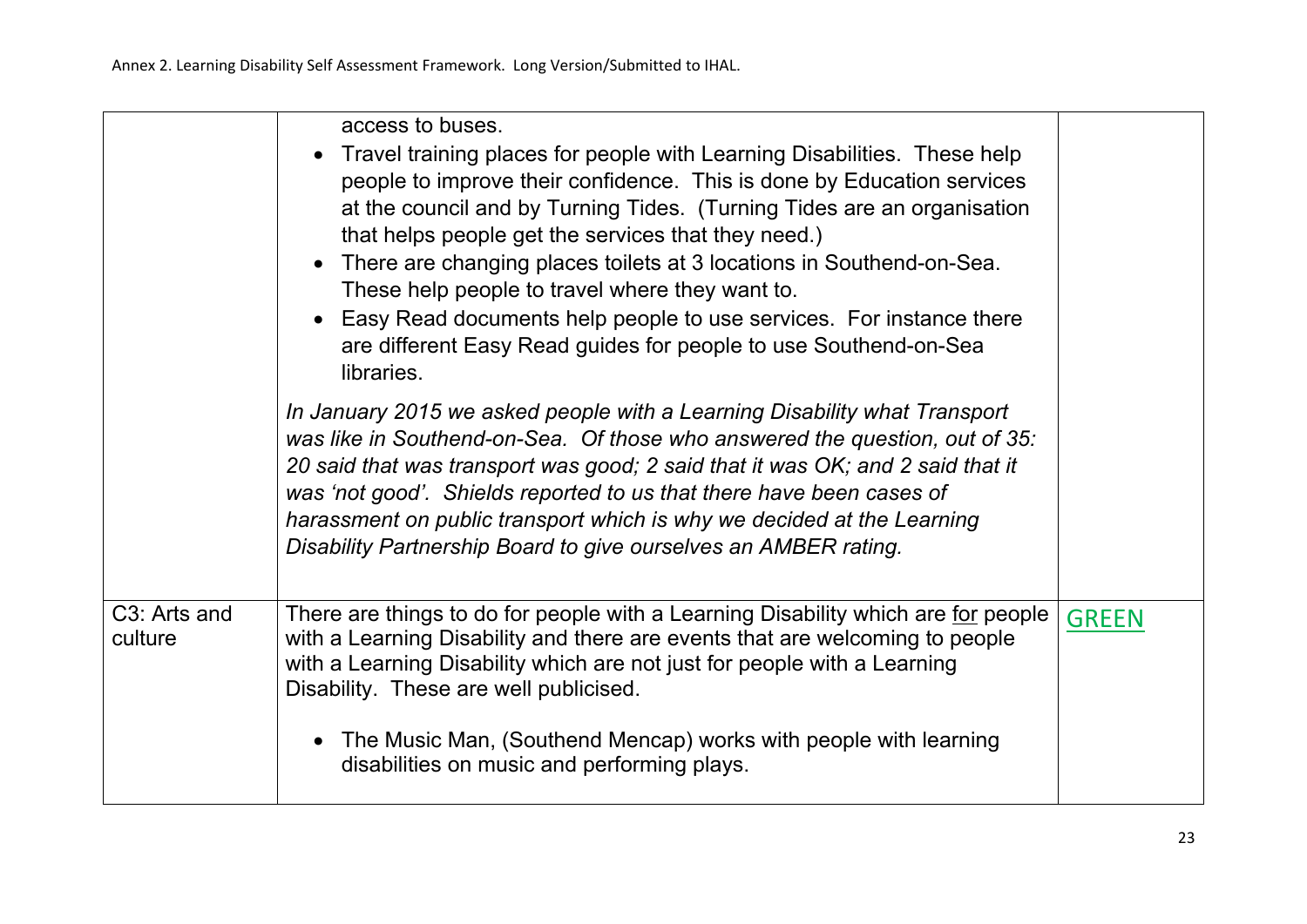|                           | • People with Learning Disabilities have taken a part in community events.<br>People with a Learning Disability took part in the Olympic Torch Relay at<br>City Beach. They were from Kingsdown School. It was a community wide<br>event.<br>People are also helped to take part in events like going to see a band or<br>go to the pub.<br>Local cinemas make reasonable adjustments for people with disabilities<br>and let people know this. |              |
|---------------------------|-------------------------------------------------------------------------------------------------------------------------------------------------------------------------------------------------------------------------------------------------------------------------------------------------------------------------------------------------------------------------------------------------------------------------------------------------|--------------|
|                           |                                                                                                                                                                                                                                                                                                                                                                                                                                                 |              |
| C4: Sports and<br>leisure | People with learning disabilities can get involved in sports and leisure.                                                                                                                                                                                                                                                                                                                                                                       | <b>GREEN</b> |
|                           | Southend has a broad and comprehensive sports offer which run from<br>numerous bases across the town. Some are funded direct by the council,<br>others through grants and private businesses. As a borough we are proud of<br>our inclusivity which includes inclusive clubs like yacht clubs, accessible parks,<br>music groups, and accessible sports clubs.                                                                                  |              |
|                           | Many people with Learning Disabilities at different levels of severity get<br>involved in cycling at the local sports centre. This is called 'Just Ride'.                                                                                                                                                                                                                                                                                       |              |
|                           | • Some are part of walking groups. A lot of people know about these so<br>they can take part. They know about them through day activities which<br>reach a lot of people and their carers. Many of the walking activities are                                                                                                                                                                                                                   |              |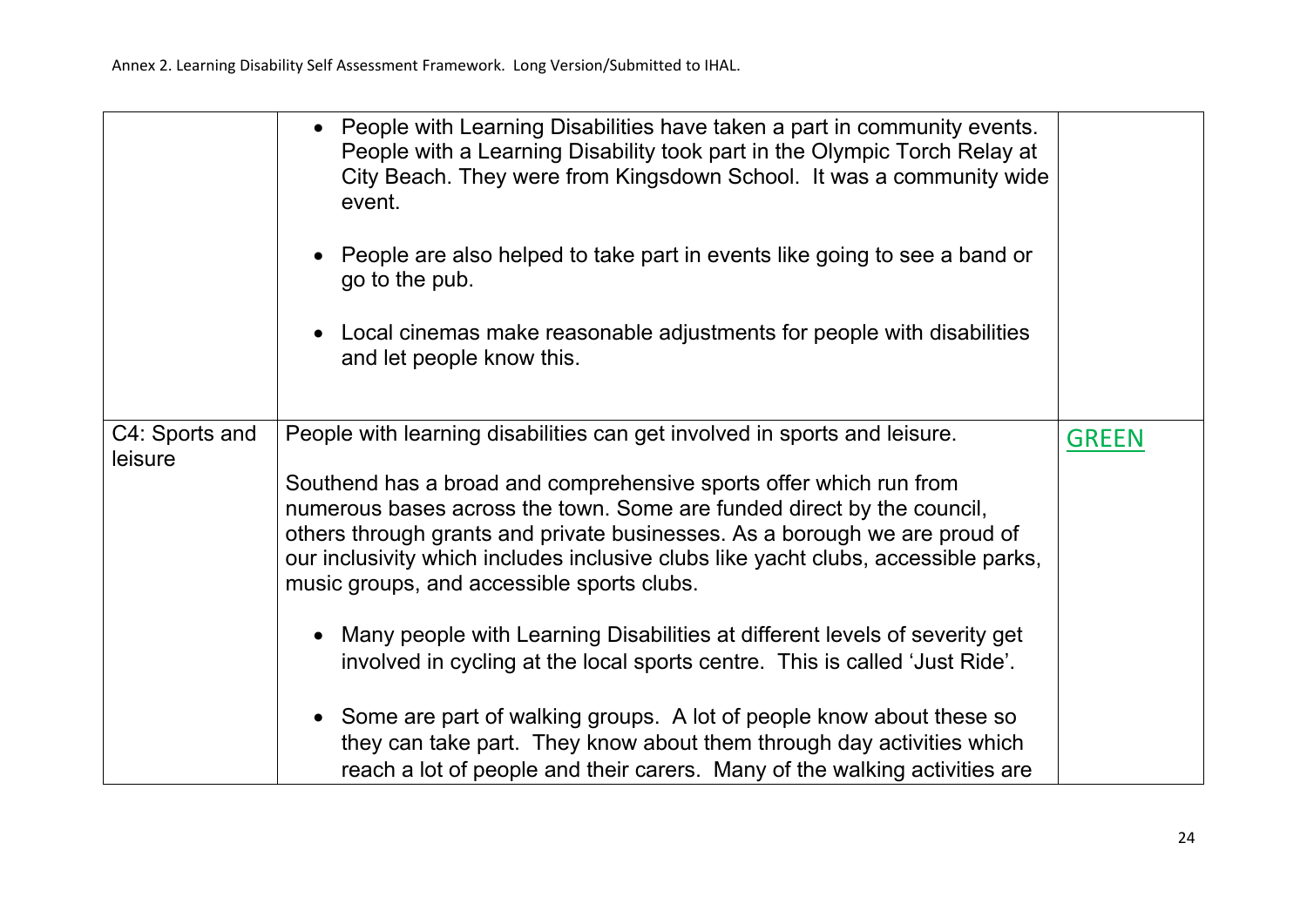|                      | also in the centre of town and so are accessible.                                                                                                                                                                                                                                                       |              |
|----------------------|---------------------------------------------------------------------------------------------------------------------------------------------------------------------------------------------------------------------------------------------------------------------------------------------------------|--------------|
|                      | • There are sports activities at the local sports centres. All 4 sports centres<br>in Southend-on-Sea are accessible and have easy read guides. There<br>are a range of organisations including Mencap that run activities at the<br>sports centres.                                                    |              |
|                      | People with Learning Disabilities can get involved in all general activities<br>$\bullet$<br>at sports facilities. There is an advantage card for cheaper entry.                                                                                                                                        |              |
|                      | Supported holidays are available to choose for people with a Learning<br>$\bullet$<br>Disability. For instance, people with Learning Disabilities went on holiday<br>to Bournemouth in Christmas 2014 from Spencer House, which is<br>primarily for people with mild to moderate learning disabilities. |              |
|                      | In January 2015 we asked people with a Learning Disability about whether<br>sports centres were easy to use. 24 people responded to this question. 22<br>said that services were 'good', and 1 said that services were OK, and 1 said<br>that services were 'not good'.                                 |              |
| $C5$ :<br>Employment | Southend Council has two dedicated employment officers working within the<br>Learning Disability Team. The core function of this officer is to support clients<br>into employment by raising awareness among employers as well as increasing<br>employability training.                                 | <b>GREEN</b> |
|                      | The council work closely with partners including the Job Centre Plus,                                                                                                                                                                                                                                   |              |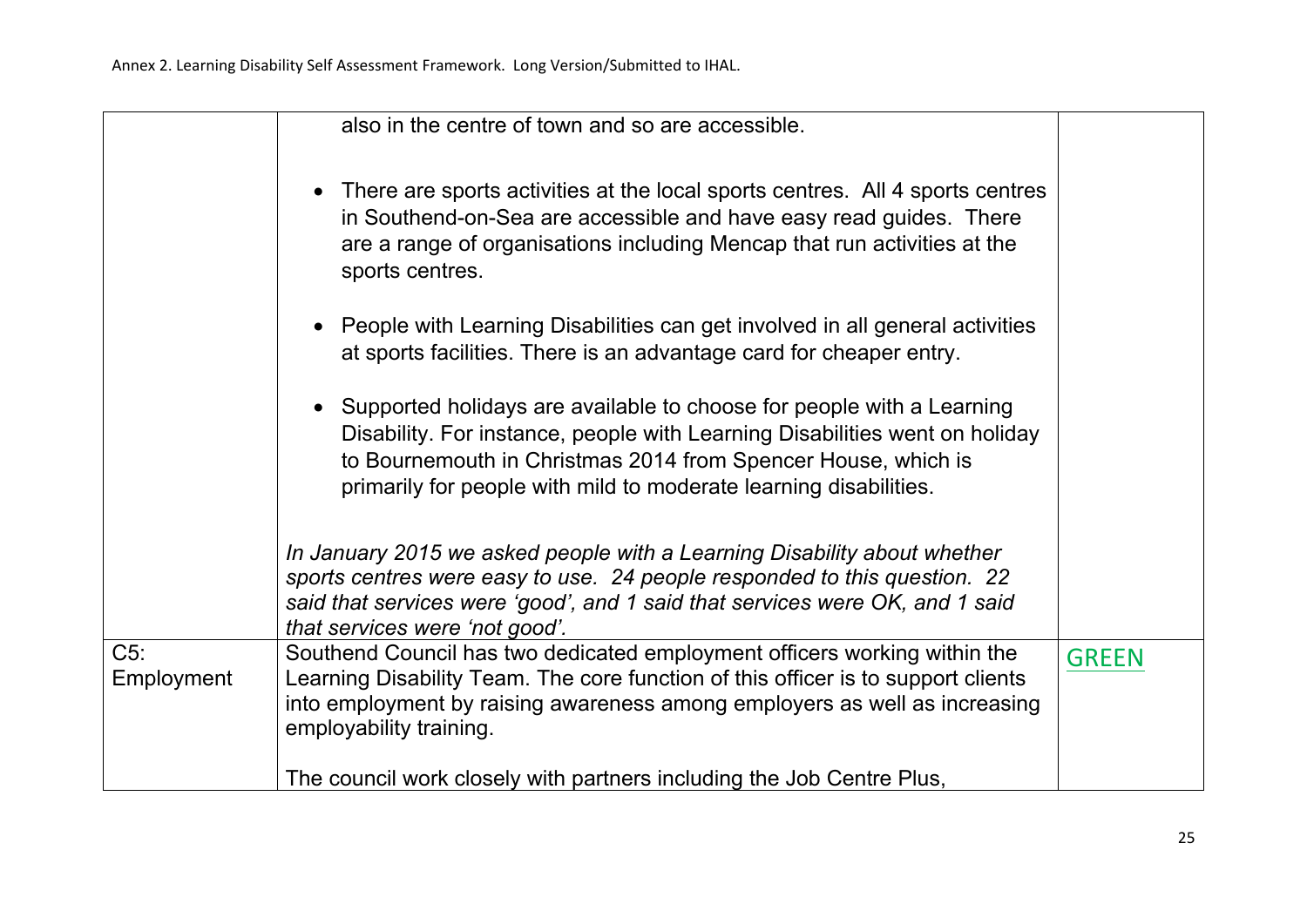|                                | businesses and local education providers to raise awareness of employment<br>opportunities for vulnerable groups. Furthermore there have been several<br>events hosted by partners to address these challenges – Lancaster School,<br>Project 49 and Job Centre Plus over recent months.<br>We have had an action plan developed from our strategy, to help us know how<br>to help people with Learning Disabilities to get a job. This has helped us to do |              |
|--------------------------------|-------------------------------------------------------------------------------------------------------------------------------------------------------------------------------------------------------------------------------------------------------------------------------------------------------------------------------------------------------------------------------------------------------------------------------------------------------------|--------------|
|                                | the right things. As a result of this there are a higher number of people with<br>Learning Disabilities in a job than other areas of the country. ASCOF figures<br>for 2013/14 show that the numbers of people with a Learning Disability is<br>higher in Southend-on-Sea than the England average, the regional average<br>and our Local Authority comparator set.                                                                                         |              |
|                                | This is a very good basis for further more targeted development and we aim to<br>enhance our approach further by improved strategic working with partners.                                                                                                                                                                                                                                                                                                  |              |
| C6: Preparing<br>for adulthood | Southend has a dedicated Transitions service which is supported by the newly<br>appointed Children's and Transitions Strategy and Commissioning Manager.                                                                                                                                                                                                                                                                                                    | <b>GREEN</b> |
|                                | There is some work to help children become adults. Health and social care<br>and education at the council are a part of this. Children and adult services are<br>also part of this.                                                                                                                                                                                                                                                                         |              |
|                                | Southend has a clear Multi-agency Transition Protocol which sets out clear<br>expectations and responsibilities. Engagement begins at age 14 and Transition<br>staff meet regularly to discuss the needs of clients. There is governance<br>through the Multi-agency groups and partners run their own transition events.                                                                                                                                   |              |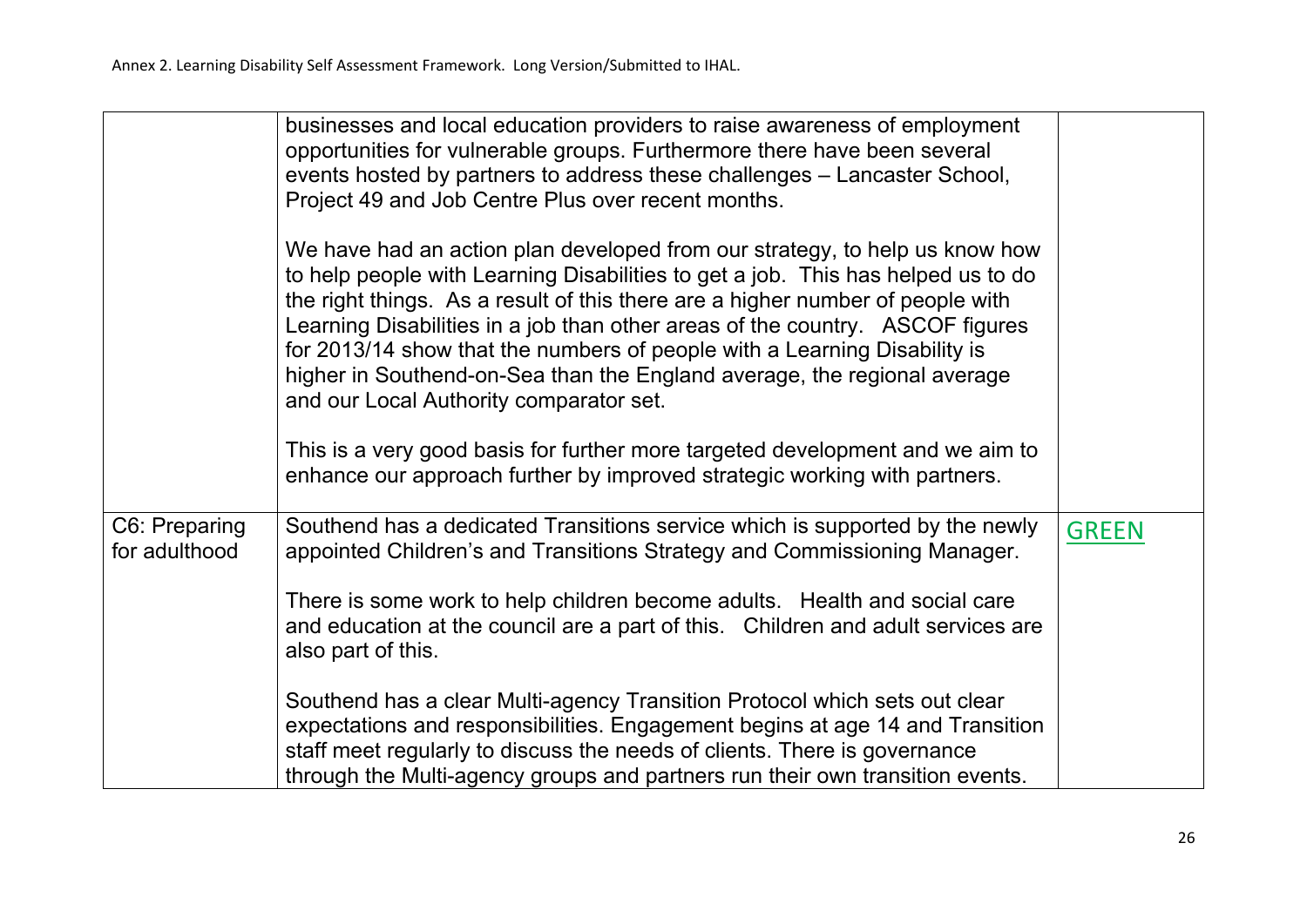|                                                          | Multi agency Authorisation Panel (adults) and Acute and Complex Panel<br>(Childrens) where Continuing Care is discussed.<br>Education, Health and Care have worked together to develop a transitions plan<br>for young people. This helps children and young people get what they need<br>when they need it as they become adults.<br>All services are working together to make a 'Local Offer' which lists services for<br>children, young people and their families across Education, Health and Care.<br>This is coming together and is on the SHIP Website.<br>We are working in partnership in a number of ways. We have established a<br>Special Education Needs Board which has membership education, health and<br>social care.<br>We will soon finish doing Education, Health and Care Plans for children and<br>young people who can have one. Health, Education and Social Care at the<br>council are working together on this. |              |
|----------------------------------------------------------|--------------------------------------------------------------------------------------------------------------------------------------------------------------------------------------------------------------------------------------------------------------------------------------------------------------------------------------------------------------------------------------------------------------------------------------------------------------------------------------------------------------------------------------------------------------------------------------------------------------------------------------------------------------------------------------------------------------------------------------------------------------------------------------------------------------------------------------------------------------------------------------------------------------------------------------------|--------------|
| C7 People and<br>families get<br>involved in<br>planning | People and families are involved in planning and making decisions about<br>services.<br>• People and families are involved in shaping services through having a                                                                                                                                                                                                                                                                                                                                                                                                                                                                                                                                                                                                                                                                                                                                                                            | <b>GREEN</b> |
| services and<br>making<br>decisions.                     | personal budget and self-directed support. 39% of people known to<br>social services have a personal budget/direct payment.                                                                                                                                                                                                                                                                                                                                                                                                                                                                                                                                                                                                                                                                                                                                                                                                                |              |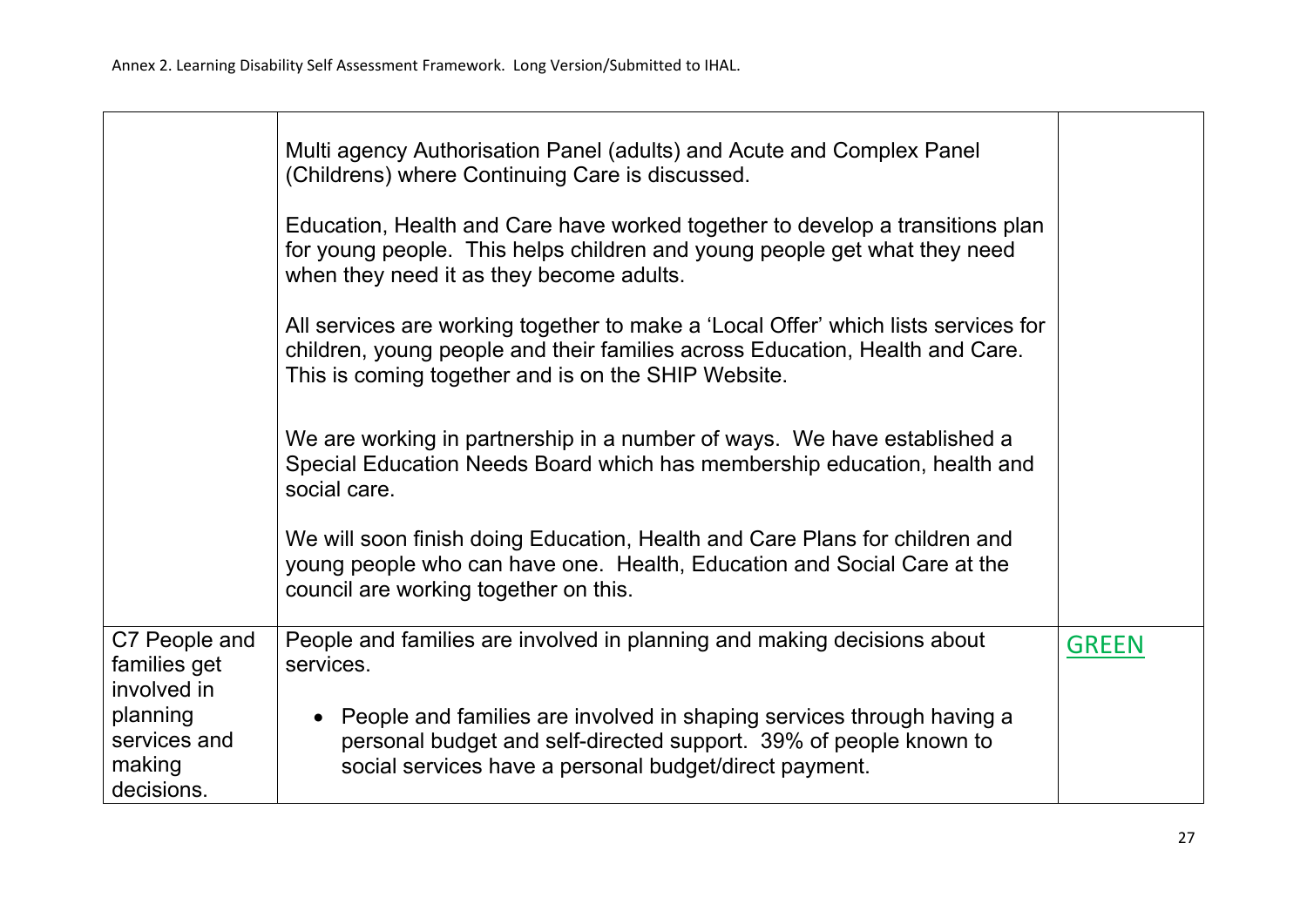|            | • People and families have helped to shape services through influencing<br>what services are offered. For instance:<br>In sports and leisure services people with Learning Disabilities were<br>involved in planning what is offered at the local sports centre.<br>People with Learning Disabilities were also part of the steering group to<br>develop 'Just Ride'. This is a scheme for people with disabilities to enjoy<br>cycling.<br>Library services are also working with people with Learning Disabilities to<br>improve services.<br>People and families will be involved in shaping the Learning Disability<br>plan for Southend-on-Sea<br>SHIELDs have been involved in shaping the draft plan and there will be<br>more co-production with people with learning disabilities and their carers.<br>People and families are a part of the Learning Disability Partnership<br>$\bullet$<br>Board which will have a voice in talking about services. Commissioners<br>across health and social care want to listen to what people say and be<br>led by people and families. |              |
|------------|---------------------------------------------------------------------------------------------------------------------------------------------------------------------------------------------------------------------------------------------------------------------------------------------------------------------------------------------------------------------------------------------------------------------------------------------------------------------------------------------------------------------------------------------------------------------------------------------------------------------------------------------------------------------------------------------------------------------------------------------------------------------------------------------------------------------------------------------------------------------------------------------------------------------------------------------------------------------------------------------------------------------------------------------------------------------------------------|--------------|
|            |                                                                                                                                                                                                                                                                                                                                                                                                                                                                                                                                                                                                                                                                                                                                                                                                                                                                                                                                                                                                                                                                                       |              |
| $C8 - How$ | We think that we may be Green but we do need to check this with Family                                                                                                                                                                                                                                                                                                                                                                                                                                                                                                                                                                                                                                                                                                                                                                                                                                                                                                                                                                                                                | <b>GREEN</b> |